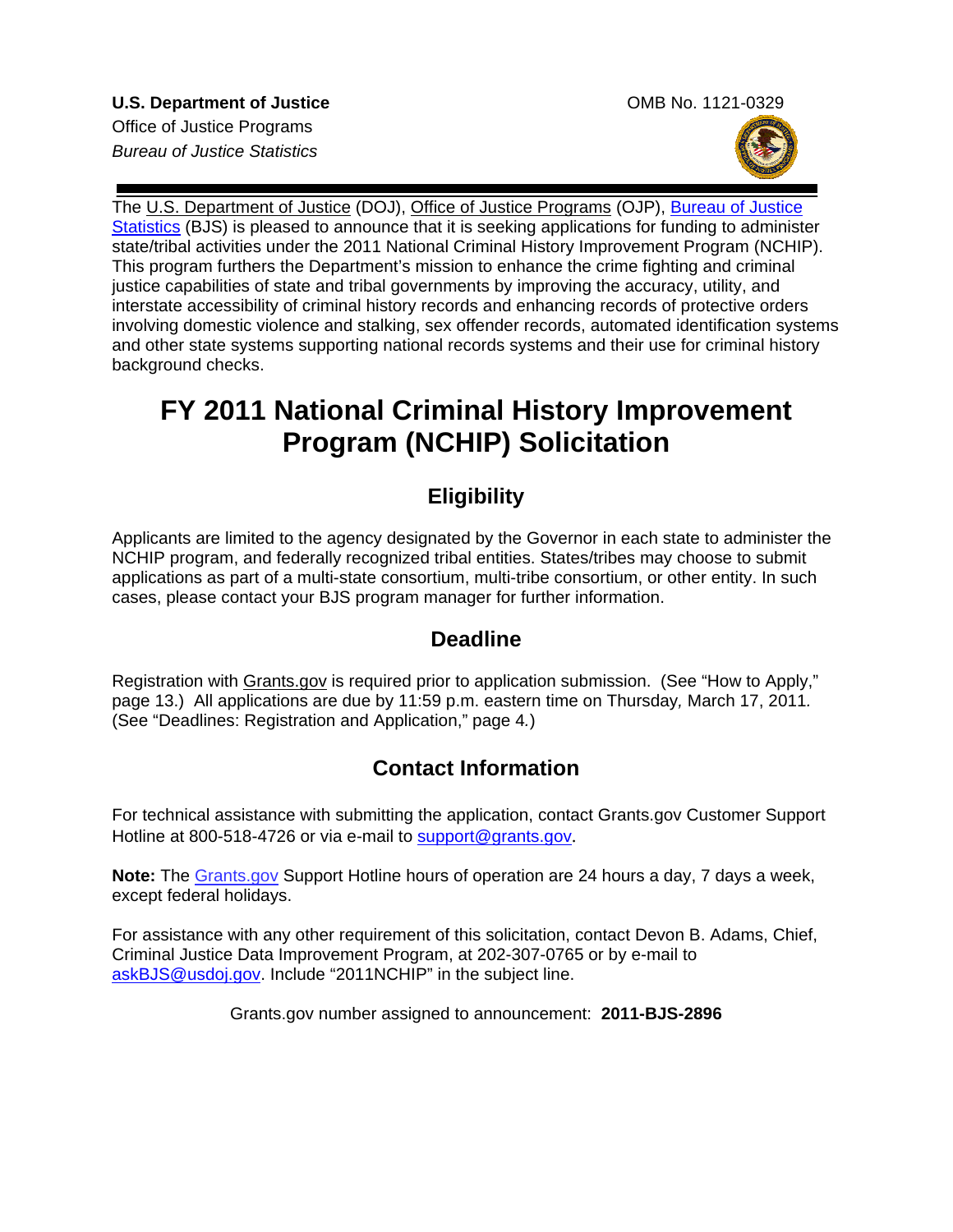# **CONTENTS**

| Information to Complete the Application for Federal Assistance, Standard Form (SF) 424<br><b>Program Narrative</b><br>Plan for Collecting the Data Required for this Solicitation's Performance Measures<br><b>Budget Detail Worksheet and Budget Narrative</b><br>Indirect Cost Rate Agreement (if applicable)<br>Tribal Authorizing Resolution (if applicable)<br><b>Additional Attachments</b><br><b>Other Standard Forms</b> |
|----------------------------------------------------------------------------------------------------------------------------------------------------------------------------------------------------------------------------------------------------------------------------------------------------------------------------------------------------------------------------------------------------------------------------------|
|                                                                                                                                                                                                                                                                                                                                                                                                                                  |
|                                                                                                                                                                                                                                                                                                                                                                                                                                  |
|                                                                                                                                                                                                                                                                                                                                                                                                                                  |
|                                                                                                                                                                                                                                                                                                                                                                                                                                  |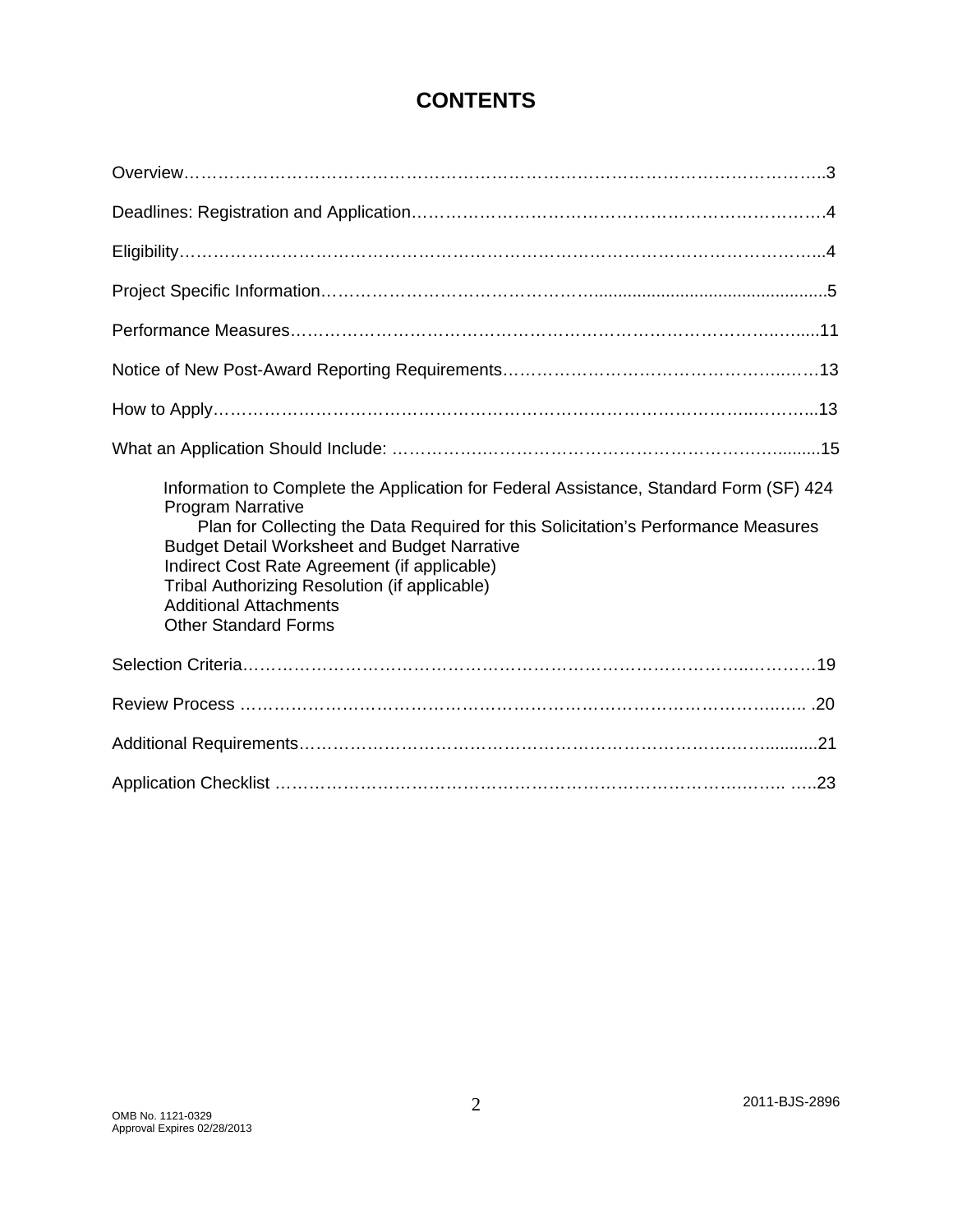# **FY 2011 National Criminal History Improvement Program (NCHIP) Solicitation CFDA Number 16.554**

# **Overview**

BJS is publishing this notice to announce the continuation of the National Criminal History Improvement Program (NCHIP) in Fiscal Year 2011, identify the program priorities, and provide information on application requirements.

### **Program goals**

The goal of the NCHIP grant program is to improve the Nation's safety and security by enhancing the quality, completeness, and accessibility of criminal history record information and by insuring the nationwide implementation of criminal justice and noncriminal justice background check systems. Achieving this goal is contingent upon accomplishing four objectives:

- providing direct financial and technical assistance to states and tribes to improve their criminal records systems and other related systems in an effort to support background checks;
- ensuring the infrastructure is developed to connect criminal history records systems to the state record repository or appropriate federal agency record system and accessible through the Federal Bureau of Investigation (FBI) records systems;
- providing the training and technical assistance needed to ensure that records systems are developed and managed to conform to FBI standards, as well as the most appropriate technologies while ensuring that contributing agencies adhere to the highest standards of practice with respect to privacy and confidentiality; and
- assessing and measuring through systematic evaluation and standardized performance measurement and statistics, progress made implementing improvements in national records holdings and background check systems.

The NCHIP program serves as an umbrella for various record improvement activities and funding streams, each of which has unique goals and objectives. As a basic principle of this program, BJS strongly encourages states and tribes to ensure the integrated functioning of record improvement initiatives, regardless of the funding source. Also, BJS strongly encourages applicants to match and/or leverage the federal funds provided with other resources to the maximum extent possible.

### **Authorizing legislation**

In the past, appropriations for the NCHIP program have been made pursuant to the Crime Identification Technology Act of 1998 and the procedures for applying for NCHIP grants generally reflect the provisions of that Act. The NCHIP program implements the grant provisions of—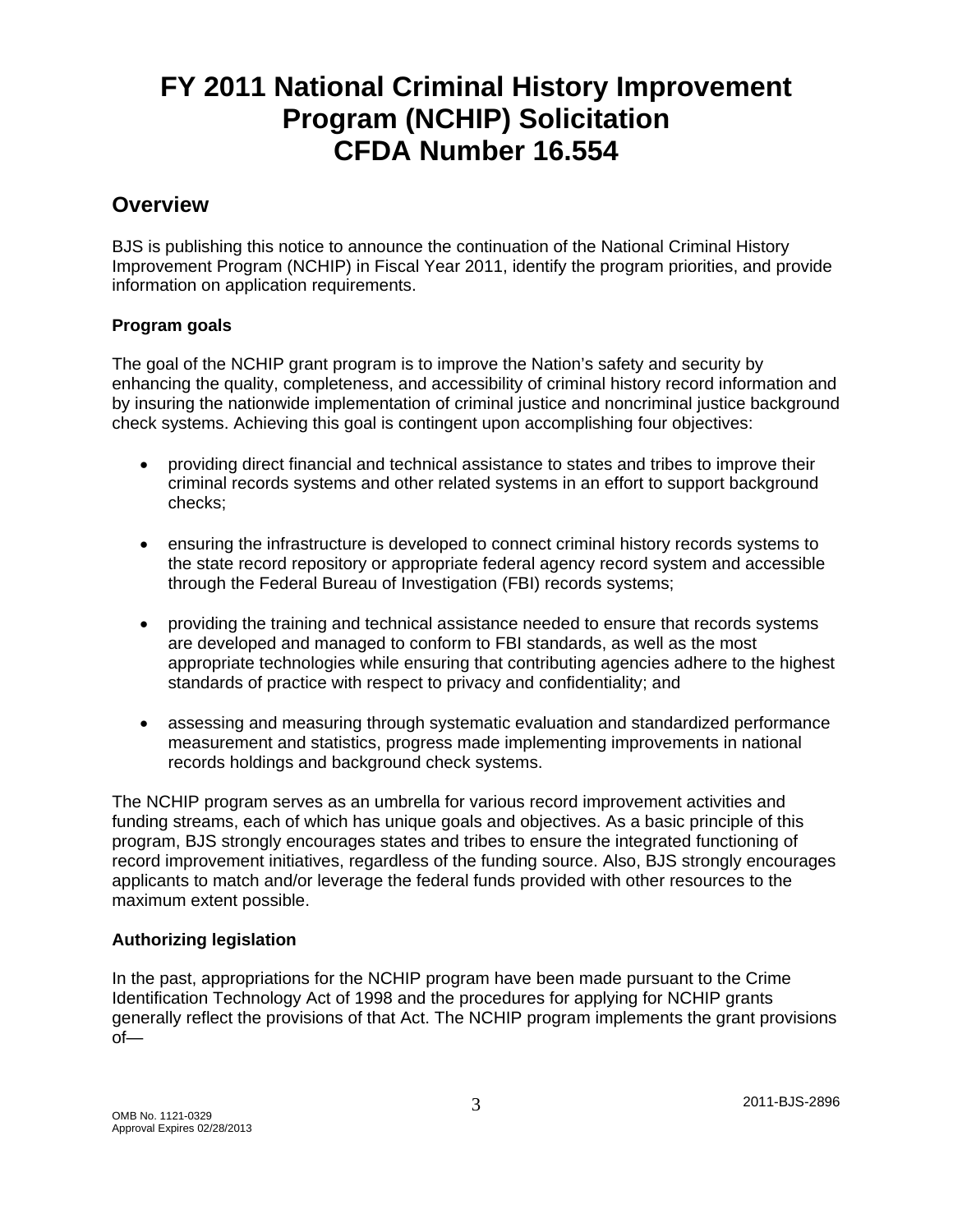- The Crime Identification Technology Act of 1998 (CITA), Pub. L. No. 105-251, 112 Stat.1871 (1998), codified at 42 USC Section 14601 et seq.;
- The Brady Handgun Violence Prevention Act (Brady Act), Pub. L. No. 103-159, 107 Stat.1536 (1993), codified as amended at 18 U.S.C. Section 921 et seq.;
- The National Child Protection Act of 1993 (NCPA), Pub. L. No. 103-209, 107 Stat. 2490 (1993), codified as amended at 42 U.S.C. Sections 3759, 5101 note, 5119, 5119a, 5119b, 5119c;
- those provisions of the Omnibus Crime Control and Safe Streets Act of 1968 (Omnibus Act), Pub. L. No. 90 351, 82 Stat. 197 (1968), codified as amended at 42 U.S.C. Section 3711 et seq., as amended; and the Violent Crime Control and Law Enforcement Act of 1994 (Violent Crime Control Act), Pub. L. No.103 322, 108 Stat. 1796 (1994), codified as amended at 42 U.S.C. Section 13701 et seq., which pertain to the establishment, maintenance, analysis, or use of criminal history records and criminal record systems;
- relevant requirements of the Jacob Wetterling Crimes Against Children and Sexually Violent Offender Registration Act, Pub. L. No. 103-322, 108 Stat. 2038, Megan's Law, Pub.L. No. 104-145, 110 Stat. 1345, and the Pam Lychner Sexual Offender Tracking and Identification Act of 1996, Pub. L. No. 104-236, 110 Stat. 3093; and Title 1 of the Adam Walsh Child Protection and Safety Act of 2006, Pub L. 109-248;
- The Victims of Trafficking and Violence Protection Act of 2000, Pub. L. No. 106-386, 114 Stat. 1464 (2000) and related laws pertaining to the identification, collection, analysis and interstate exchange of records relating to domestic violence and stalking (including protection orders);
- The Violence Against Women Act of 1994, codified as amended at 42 U.S.C. Section 14031 et seq; and
- The Violence Against Women and Department of Justice Reauthorization Act of 2005, Pub. L. No. 109-162, 119 Stat 2960 (2006); and
- relevant requirements of the Tribal Law and Order Act, Pub. L. No. 111-211, 124 Stat 2299, Section 251(b)(1) (2010).

# **Deadlines: Registration and Application**

Registration is required prior to submission. OJP strongly encourages registering with Grants.gov several weeks before the deadline for application submission. The deadline for applying for funding under this announcement is 11:59 p.m. eastern time on Thursday, March 17, 2011*.* Please see the "How to Apply" section on page 13 for more details.

# **Eligibility**

The NCHIP application must be submitted by the agency designated by the Governor to administer the NCHIP program or a federally recognized Indian tribe. States and tribes may choose to submit applications as part of a multistate consortium or other entity. In such cases, please contact your BJS program manager for further information.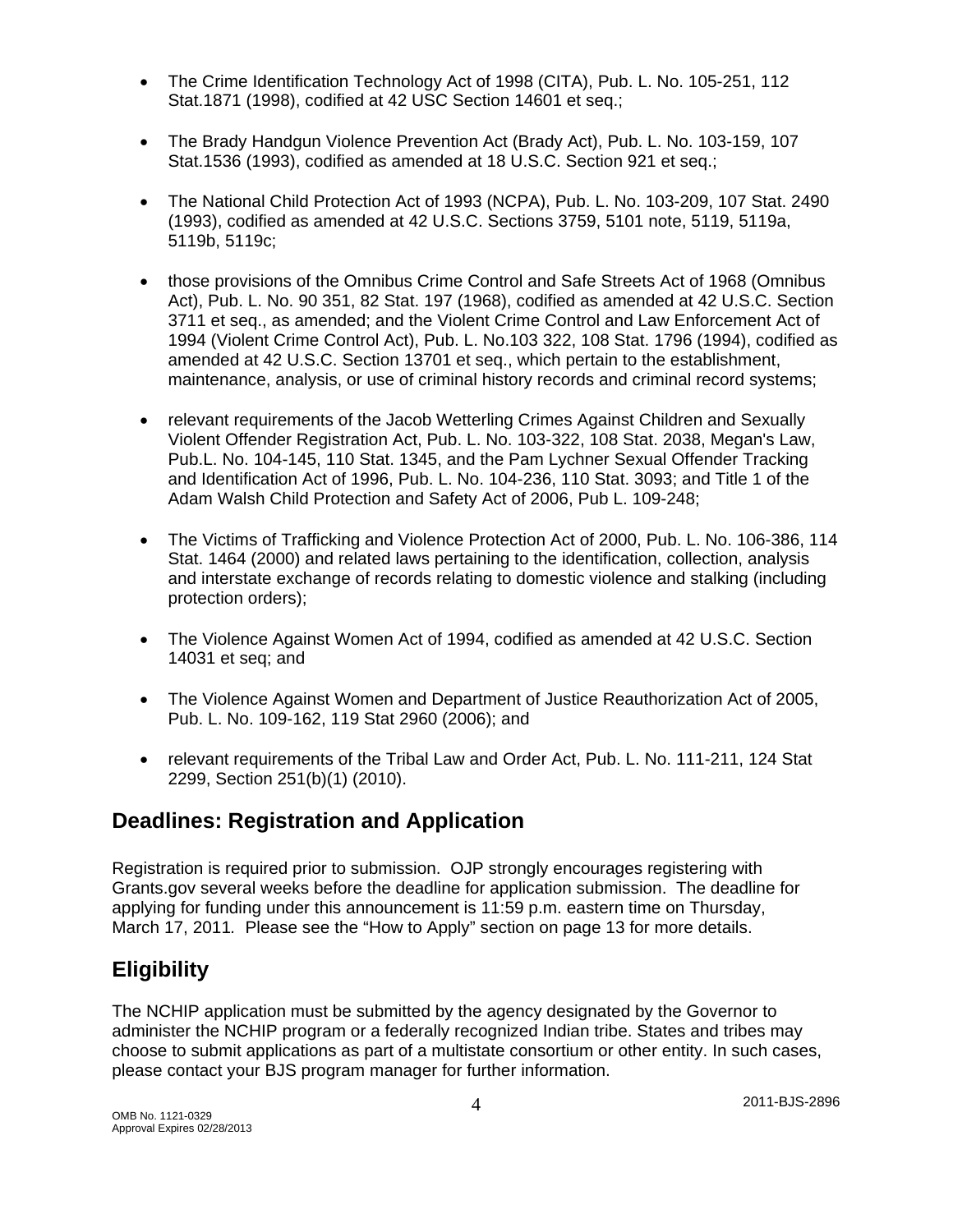Also, as required by Crime Identification Technology Act of 1998 (CITA) under 42 USC 14601(c), to be eligible to receive an NCHIP grant, the application must specifically assure that the state, territory, or tribe—

- 1. has the capability to contribute pertinent information to the National Instant Criminal Background Check System (NICS) established under section 103(b) of the Brady Handgun Violence Prevention Act (18 U.S.C. 922 note).
- 2. is or will be following a comprehensive strategy for information sharing systems to improve the functioning of the criminal justice system with an emphasis on integration of all criminal justice components, law enforcement, courts, prosecution, corrections, and probation and parole. Further, the strategy must be developed in consultation with appropriate federal, state, or local officials with emphasis on the recommendation of officials whose duty it is to oversee, plan, and implement integrated information technology systems, and contain
	- a. a definition and analysis of "integration" in the jurisdictions developing integrated information sharing systems;
	- b. an assessment of the criminal justice resources being devoted to information technology;
	- c. resource needs;
	- d. federal, state, regional, local, tribal information technology coordination requirements; and
	- e. priorities for planning and implementation of information technology systems.
- 3. coordinates the programs funded by NCHIP with other federally funded information technology programs, including directly funded local programs; and,
- 4. assures that the individuals who developed the grant application took into consideration the needs of all branches of the government and **specifically sought the advice of the chief of the highest court of the jurisdiction with respect to the application.**

(See "Additional Attachments" on page 19)

# **Project Specific Information**

The NCHIP program was initiated in 1995 and has encompassed evolving efforts to support state activities for the establishment of records systems and the collection and use of criminal history and related records. Since 1995 direct awards under the basic NCHIP (including awards to "priority" states and awards under the Advanced State Award Program (ASAP) have totaled over \$545 million. In addition, \$6 million was transferred to the FBI for implementation of the National Instant Criminal Background Check System (NICS) and over \$20 million was awarded to provide direct technical assistance to states, to evaluate the program, and to collect statistics and research data on presale firearm checks.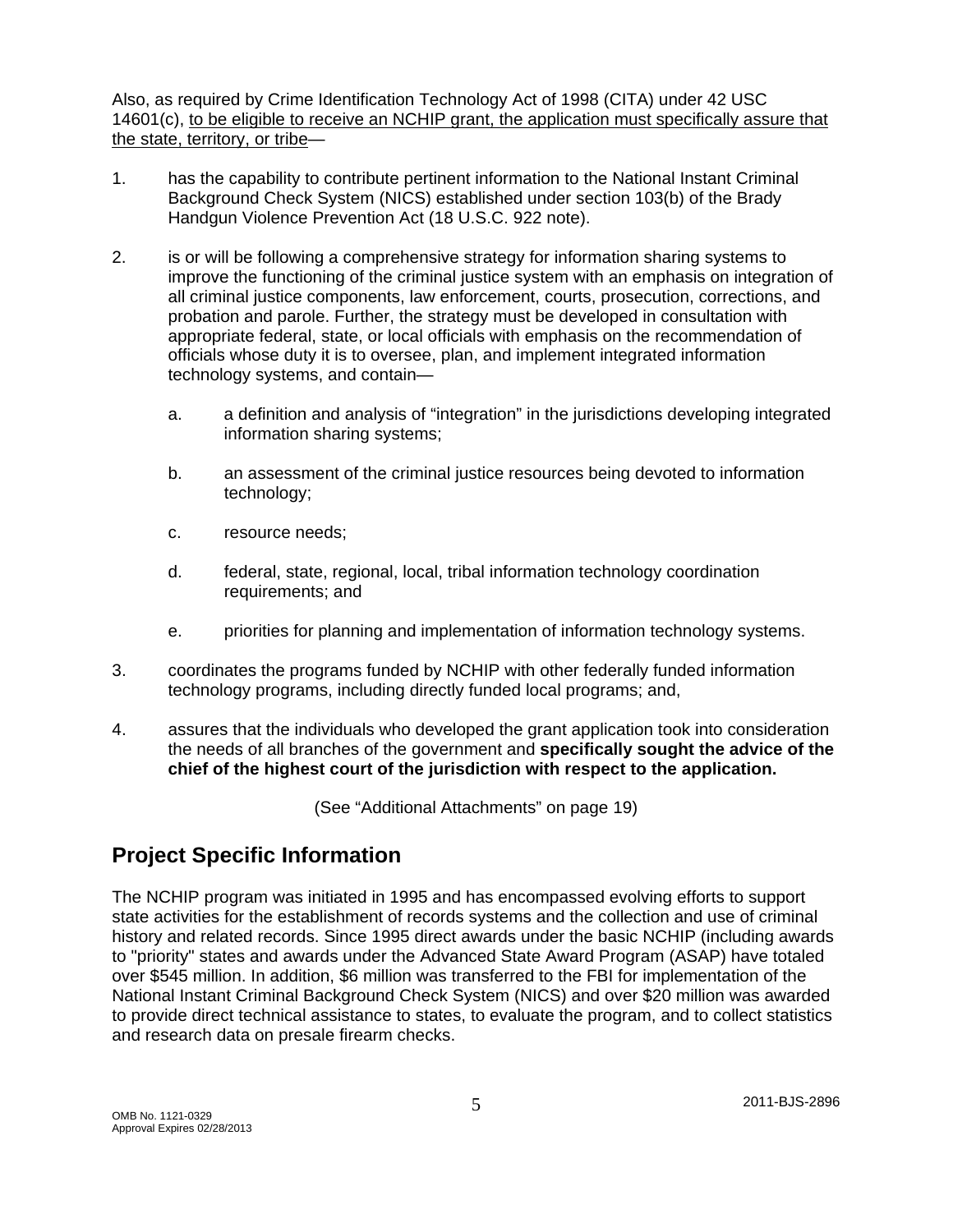The National Sex Offender Registry Assistance Program (NSOR-AP) was added to NCHIP in FY 1998, with a \$25 million appropriation having the goal of assisting states in upgrading sex offender registries consistent with federal and state standards and providing data to the FBI's National Sex Offender Registry. Since FY 1999, funding for state sex offender registries has been covered under the general NCHIP.

As part of the Violent Crime Control Act, the Violence Against Women Act of 1994 authorized a total of \$6 million for fiscal years 1996 through 1998 to improve processes for entering data on stalking and domestic violence into local, state, and national databases. The funds were incorporated into and awarded under the NCHIP program during those years. This program was re-authorized by the Violence Against Women Act of 2000 (Pub. L. No. 106-386, Section 8) at \$3 million per year for fiscal years 2001 through 2006, and funding was re-instituted in FY 2002. The Violence Against Women and Department of Justice Reauthorization Act of 2005 (Pub. L. No. 109-162, Section 109) authorizes appropriations for the program at \$3 million for each of fiscal years 2007 through 2011.

To date, all states, the District of Columbia, and five U.S. territories have received funds under NCHIP. Beginning in FY 2011, federally recognized tribes are also eligible to apply for funds under NCHIP. Further information about the history of the NCHIP program and its accomplishments are available at <http://bjs.ojp.usdoj.gov/index.cfm?ty=tp&tid=47>. NCHIP has provided support to states in the following areas:

- improving disposition reporting and support for courts
- facilitating participation in the Interstate Identification Index (III)
- improving record automation and fingerprint data
- increasing participation in the National Instant Criminal Background Check System
- creating, updating, and enhancing sex offender registries
- improving identification and access to domestic violence records/protection orders.

#### **Issues and needs to be addressed**

Despite the tremendous progress made toward criminal record improvements, several significant shortcomings remain, including the following:

- Many arrest records available through III excluding those for the 14 states participating in the National Fingerprint File (NFF) – are missing case outcome information in the FBI's Criminal History File. Missing case disposition information also continues to plague many record systems. It remains vitally important that the courts and prosecutors be major players in the development of improvements to criminal records systems. The involvement of these officials is key to helping ensure the timely and accurate transmittal of disposition information, including non-prosecution outcomes, to criminal record repositories.
- Many entities are not submitting all available qualifying records to the NICS Index.
- Some entities are not vet submitting qualifying records to the National Crime Information Center (NCIC) Protection Order File, and the FBI reports continued problems with the appropriate flagging of protection orders regarding the prohibition for firearm purchases.

This program announcement is intended to target FY 2011 NCHIP resources on these specific needs as identified in the following priorities.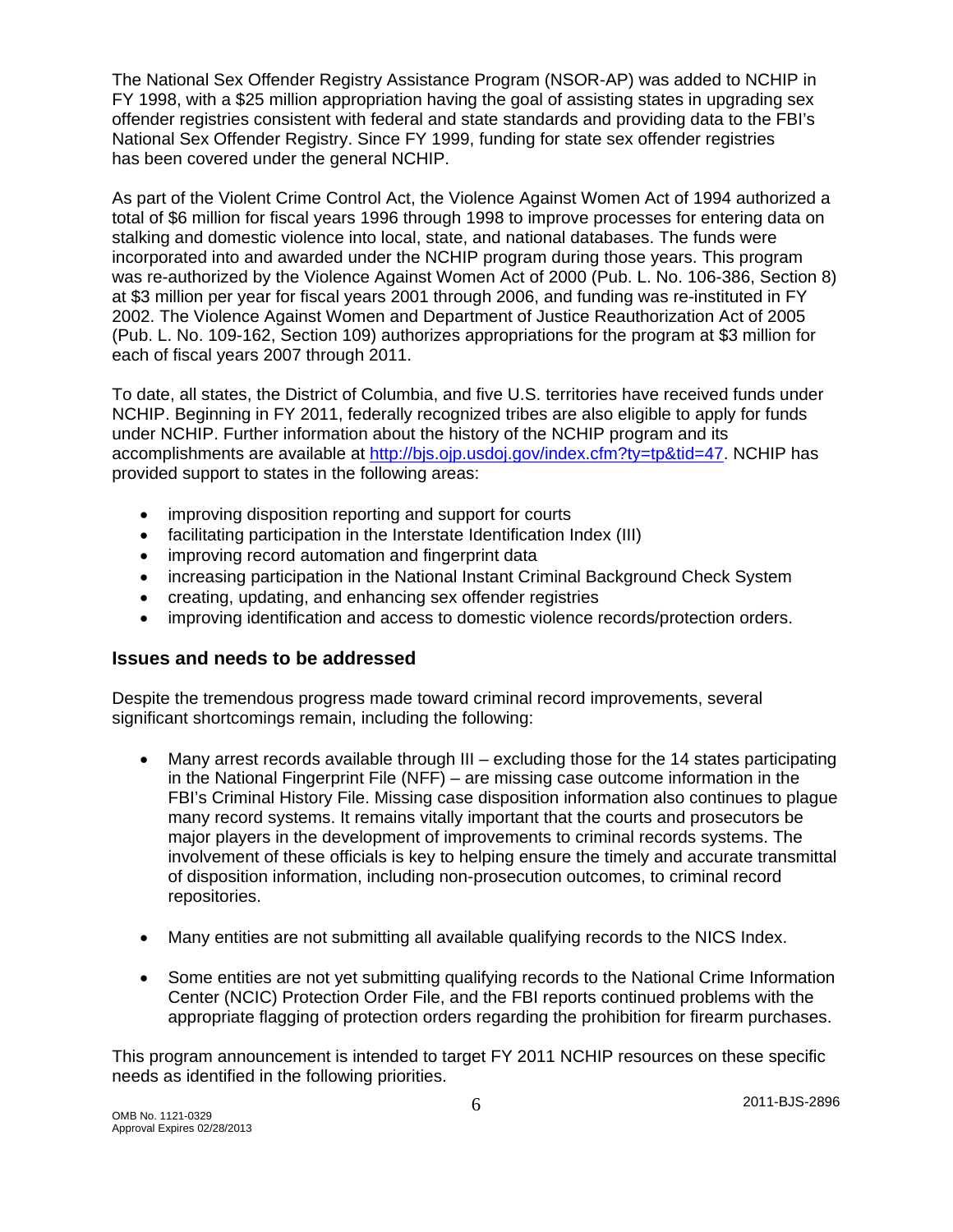### **Four priority areas for grant funding**

Through this competitive solicitation, BJS invites applications from states, territories, and tribes that (1) propose projects that specifically and directly address one or more of the priority areas identified below, and (2) to the maximum extent possible, propose to match and/or leverage the NCHIP award with other resources.

#### **1. Updating and automating case outcomes from courts and prosecutors in state records and the FBI's Criminal History File.**

Allowable costs may include activities such as—

- a. automating the interface between the record repository and prosecutors, courts, and corrections, including the development of relevant information exchange package documentation based on the National Information Exchange Model (NIEM);
- b. implementing improved criminal history record capture procedures, including complete arrest reporting and researching missing dispositions, provided that the captured data are subsequently included in relevant state and federal files;
- c. ensuring that records of all criminal events that start with an arrest or indictment are included in background check files;
- d. capturing data on domestic violence misdemeanor convictions;
- e. capturing data on persons convicted of abuse of children, the elderly, and the disabled and/or stalking and domestic violence offenses (including protection orders and violations thereof);
- f. implementing or upgrading record systems that facilitate immediate identification of disposition records, provided the records are accessible for criminal history inquiries;
- g. reducing any backlog of missing court dispositions;
- h. implementing the standardized RAP sheet format, which relies on NIEM, and assisting states in converting criminal history records to the standard interstate RAP sheet format or developing electronic interchange capabilities related thereto;
- i. converting manual or other non-automated records to electronic records;
- j. submitting disposition information to the FBI via the Interstate Identification Index (III) Message Key (MKE), Machine Readable Data (MRD) process, or other methods of transmission accepted by the FBI;
- k. establishing more effective accuracy and information quality controls;
- l. converting juvenile records to the adult system (federal regulations allow the FBI to accept juvenile records if submitted by the state or local arresting agency);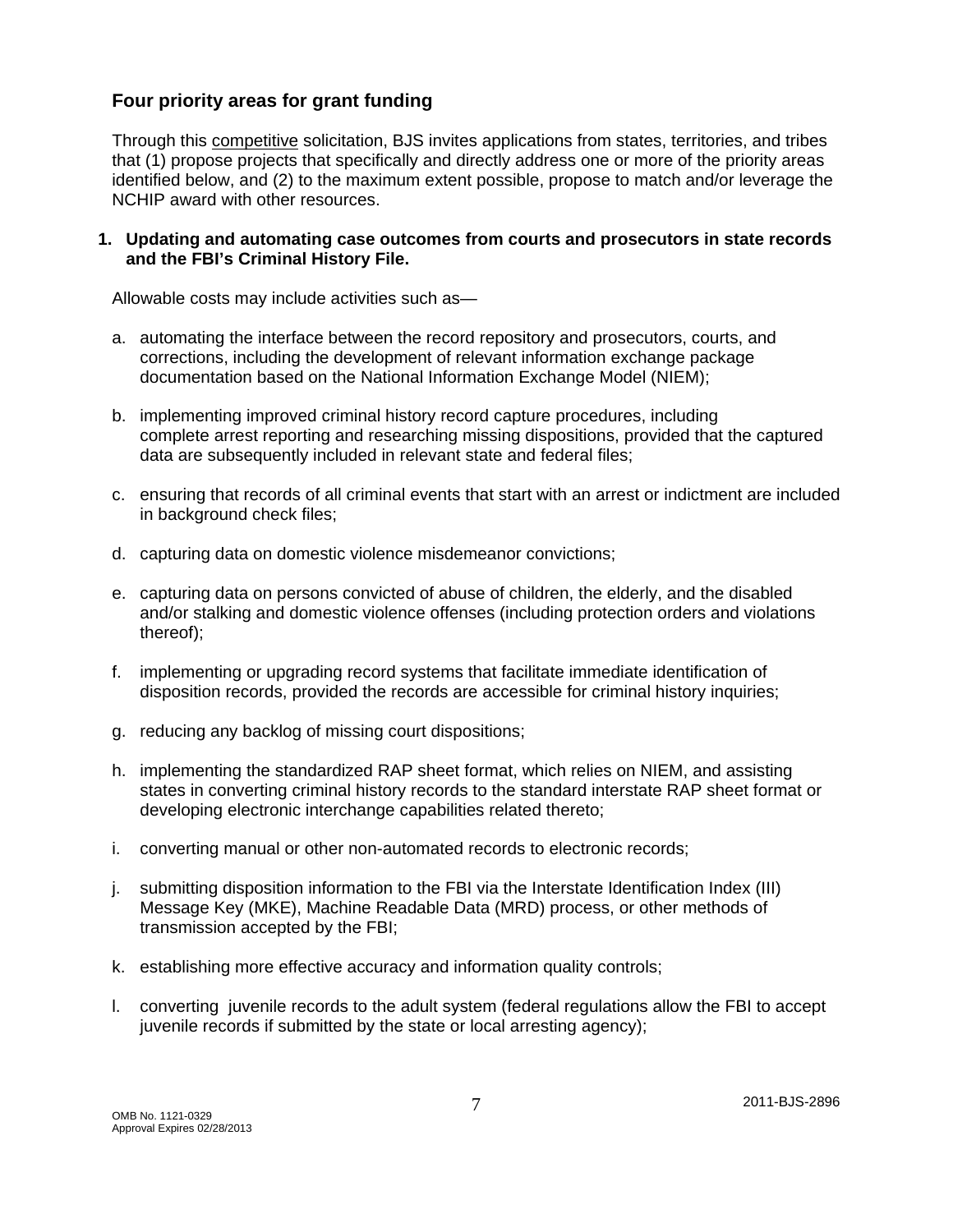- m. upgrading equipment where directly related to improving availability of data and where appropriate, given the level of data completeness and participation in national records systems (*the ongoing and/or maintenance costs associated with any such equipment are allowable only for the first 12-month period*);
- n. purchasing livescan equipment for local agencies where the funds can be justified on the basis of geographic, population, traffic, or other related factors, and only where the jurisdiction has established an Automated Fingerprint Identification System (AFIS) and either has implemented or is implementing procedures to ensure that the AFIS is compatible with FBI standards (*the ongoing and/or maintenance costs associated with any such equipment are allowable only for the first 12-month period*); and
- o. ensuring compatibility with federal record systems, such as III, and implementing integrated system strategies that which interface all components of the criminal justice system, including law enforcement, prosecutors, courts, and corrections, to the extent that such expenditures improve the availability of criminal record data, including protection orders, and provided that any systems funded are compatible with FBI standards for national data systems, such as National Incident-Based Reporting System (NIBRS), National Crime Information Center (NCIC), NICS, Integrated Automated Fingerprint Identification System (IAFIS), the NCIC Protection Order File, and the NCIC National Convicted Sexual Offender Registry. However, funds may not be used to support studies, analysis, design, or development of integrated systems strategies.
- **2. Automating access to information concerning persons prohibited from possessing or receiving a firearm and transmitting relevant records to III, NCIC, and the NICS Index, including persons who have been adjudicated as a mental defective or have been committed to a mental institution; are unlawful users of, or addicted to, any controlled substance; are the subject of protection or restraining orders; and/or have been convicted of a misdemeanor crime of domestic violence**.

Allowable costs may include activities such as—

- a. identifying and developing access to data on persons prohibited from firearm purchases under the Gun Control Act (18 U.S.C. Section 922), as amended by the Brady Act;
- b. participating in the FBI's Identification for Firearms Sales (IFFS) program, which is a system for flagging Interstate Identification Index (III) records for the immediate and accurate identification of convicted felons;
- c. enabling the state to serve as a Point of Contact (POC) under the NICS system (including costs of equipment, software, personnel training, and development and implementation of related operating and administrative procedures). However, funds may not be used to cover ongoing costs of presale firearm background checks, but may be used to pay costs associated with capturing dispositions in response to a specific NICS inquiry provided that the captured data are entered into the automated state and FBI system, thus serving to upgrade the permanent quality of the record systems;
- d. programming or operational changes in records management necessary to comply with the requirements for NICS record-keeping and the reporting of transaction statuses; and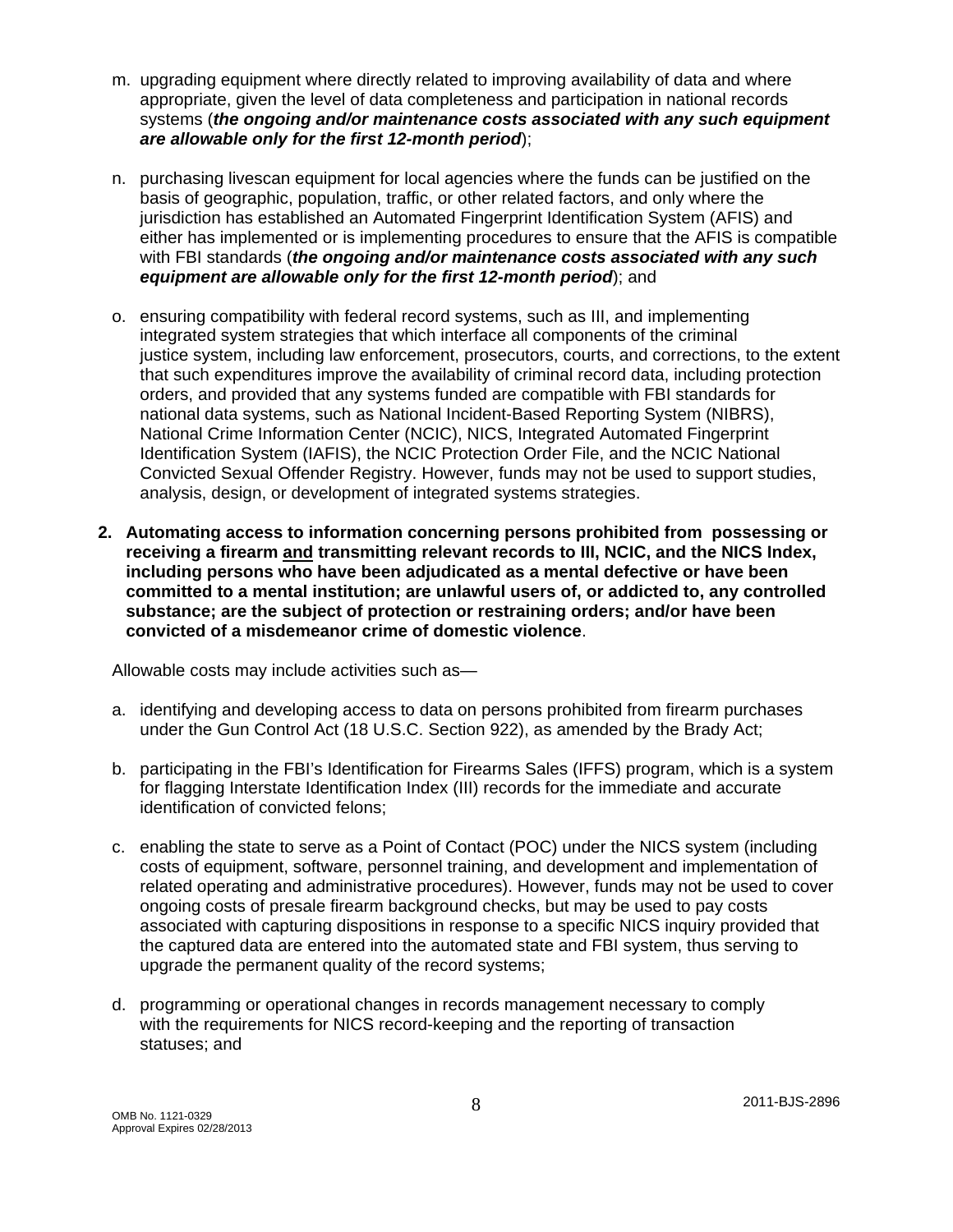- e. establishing interfaces and/or information exchanges between criminal history records, sex offender registry, and civil protection order files to ensure that, consistent with state law, a complete data review is possible in connection with background checks for child care or other authorized purposes. Funds may be used to develop software to establish protocols to permit interface between the criminal history record system, the state sex offender registry, and related protection order files including files of civil protection orders.
- **3. Full participation in the Interstate Identification Index (III) and the National Fingerprint File (NFF) including adoption and implementation of the National Crime Prevention and Privacy Compact.**

Allowable costs may include activities such as—

- a. paying reasonable costs associated with the adoption and implementation of the National Crime Prevention and Privacy Compact, including those associated with state review and enactment of the Compact, and the development and implementation of procedures (including purchase of equipment and development of software) necessary to facilitate operations pursuant to Compact protocols including those relating to participation in the FBI's National Fingerprint File (NFF);
- b. automating criminal record databases;
- c. synchronizing records between the state and the FBI; and
- d. developing software and hardware necessary to enable electronic access to state records on an intrastate or interstate basis.

#### **4. Supplemental funds for domestic violence and stalking records (additional funding is available under this priority)**

NCHIP includes funds separately appropriated under the Violence Against Women and Department of Justice Reauthorization Act of 2005 for grants to improve domestic violence and stalking records.

Allowable costs may include activities to—

- a. support state and tribal efforts to transmit qualifying records to the NCIC Protection Order File, including assisting states and tribes to develop and enhance state and tribal registries that feed into the national database. Allowable expenditures may include costs of equipment, software, personnel training, and development and implementation of related operating and administrative procedures. **Note: Costs of regular operating expenditures are not covered under the program.** Funds may not be used to purchase equipment for use by individual law enforcement officers; and
- b. State and Tribal registry files supported with NCHIP funds must be compatible with the FBI file. Funds are only allowable to support development of local registries where data in such files are or will become directly accessible throughout the state and available to the FBI's national system. Funds may be used to purchase equipment and develop software to permit the disclosure of registry data in connection with background checks or other purposes as authorized by state or federal legislation. Funds may not be used to purchase equipment for use by individual law enforcement officers; and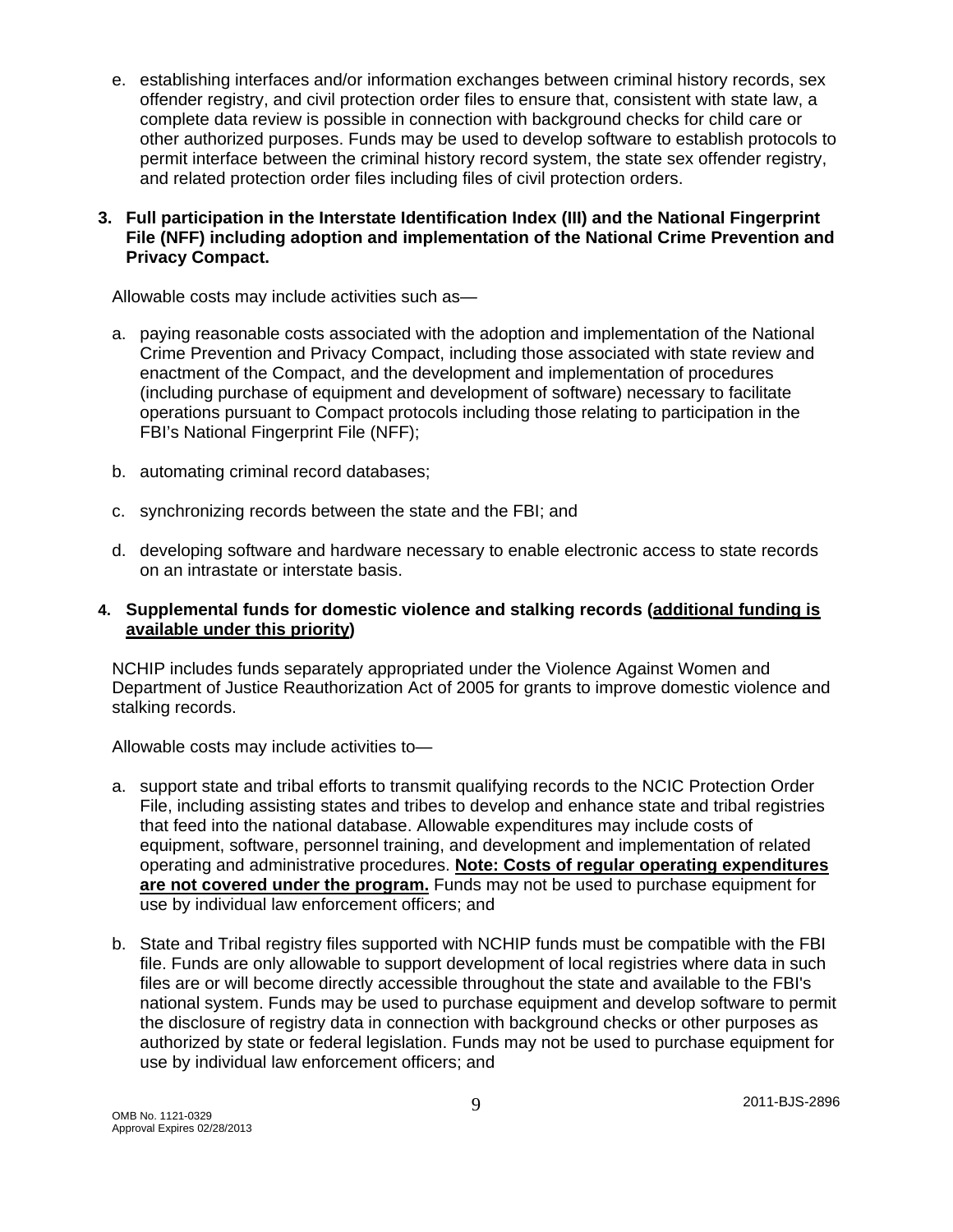c. assist states/tribes in identifying and submitting records of convictions of felony and misdemeanor crimes of domestic violence.

Grants may be supplemented for a state, territory, or tribe that certifies that it has or intends to establish a program that enters into the NCIC:

- warrants for the arrest of persons violating protection orders intended to protect victims from stalking or domestic violence;
- arrests or convictions of persons violating protection orders or charged with domestic violence; and
- protection orders for the protection of persons from stalking or domestic violence.

"Protection order" includes (i) any injunction, restraining order, or any other order issued by a civil or criminal court for the purposes of preventing violent or threatening acts or harassment against, sexual violence or contact or communication with, or physical proximity to, another person, including any temporary or final orders issued by civil or criminal courts whether obtained by filing an independent action or as a *pendente lite* order in another proceeding so long as any civil order was issued in response to a complaint, petition, or motion filed by or on behalf of a person seeking protection; and (ii) any support, child custody or visitation provisions, orders, remedies, or relief issued as part of a protection order, restraining order, or stay away injunction pursuant to state, tribal, territorial, or local law authorizing the issuance of protection orders, restraining orders, or injunctions for the protection of victims of domestic violence, dating violence, sexual assault, or stalking.

### **Amount and Length of Awards**

All awards are subject to the availability of appropriated funds and any modifications or additional requirements that may be imposed by law.

FY 2011 NCHIP awards will be "new" awards as opposed to supplemental awards, and will be made for up to 12 months. Since the program builds on long-term NCHIP activity, grantees will have the flexibility to begin funded activities immediately upon award or as late as October 1, 2011. All activities must be scheduled to be completed by September 30, 2012. FY 2011 projects may overlap with FY 2010 projects or may run consecutively.

### **Budget Information**

**Limitation on Use of Award Funds for Employee Compensation; Waiver:** With respect to any award of more than \$250,000 made under this solicitation, federal funds may not be used to pay total cash compensation (salary plus bonuses) to any employee of the award recipient at a rate that exceeds 110% of the maximum annual salary payable to a member of the Federal Government's Senior Executive Service (SES) at an agency with a Certified SES Performance Appraisal System for that year. (The 2011 salary table for SES employees is available at [www.opm.gov/oca/11tables/indexSES.asp\) Note](http://www.opm.gov/oca/11tables/indexSES.asp): A recipient may compensate an employee at a higher rate, provided the amount in excess of this compensation limitation is paid with non-federal funds. (Any such additional compensation will not be considered matching funds where match requirements apply.)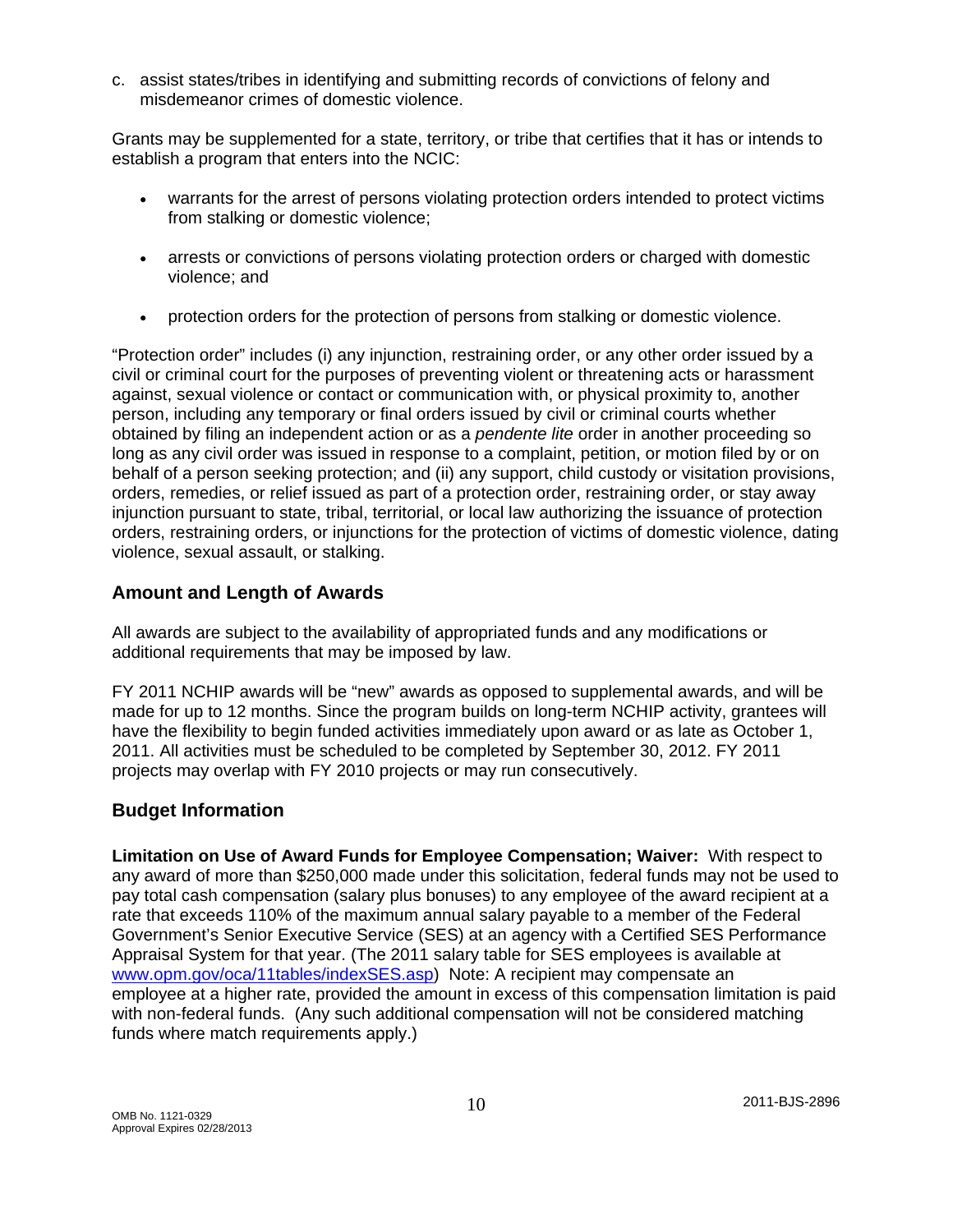The limitation on compensation rates allowable under an award may be waived on an individual basis at the discretion of the Director of the Bureau of Justice Statistics. An applicant that wishes to request a waiver must include a detailed justification in the budget narrative of its application. Unless the applicant submits a waiver request and justification with the application, the applicant should anticipate that OJP will request the applicant to adjust and resubmit its budget.

The justification should include: the particular qualifications and expertise of the individual, the uniqueness of the service being provided, the individual's specific knowledge of the program or project being undertaken with award funds, and a statement explaining that the individual's salary is commensurate with the regular and customary rate for an individual with his/her qualifications and expertise, and for the work that is to be done.

### **Match Requirement (cash or in-kind)**

Federal funds awarded under this program may not cover more than 90% of the total costs of the project being funded. The applicant must identify the source of the 10% non-federal portion of the total project costs and how match funds will be used. (Match is restricted to the same uses of funds as allowed for the federal funds.) Applicants may satisfy this match requirement with either cash or in-kind services. The formula for calculating the match is:

 $Federal Award Amount = Adjusted (Total) Project Costs$ Federal Share Percentage

Required Recipient's Share Percentage x Adjusted Project Cost = Required Match

**Example:** 90%/10% match requirement: for a federal award amount of \$500,000, match would be calculated as follows:

 $$500,000 = $555,555$  10% x \$555,555 = \$55,555 match 90%

Applicants are encouraged to propose matching and/or leveraging the NCHIP award to the maximum extent possible with other resources in their application. The narrative should include a description of cash contributions, in-kind services, or activities, with accompanying fiscal implications which will serve as the match for activities funded under NCHIP.

# **Performance Measures**

To assist in fulfilling the Department's responsibilities under the Government Performance and Results Act (GPRA), P.L. 103-62, applicants who receive funding under this solicitation must provide data that measures the results of their work. Additionally, applicants should discuss their data collection methods in the application. Please refer to the selection criteria in this solicitation, which outline applicant responsibilities for collecting and reporting data. Performance measures for this solicitation are as follows:

| <b>Program Objectives</b>                                                                                          | <b>Performance Measures</b>                                          | Data to be Provided by<br><b>Grantees</b>                                                                                                                                 |
|--------------------------------------------------------------------------------------------------------------------|----------------------------------------------------------------------|---------------------------------------------------------------------------------------------------------------------------------------------------------------------------|
| Improve criminal<br>history record systems<br>in the states and<br>territories to support<br>background checks for | Percentage of recent<br>state/tribal records which<br>are automated. | Number of criminal history records, manual and<br>automated, in the state's/tribe's<br>criminal history file.<br>Number of fully automated records (records for which the |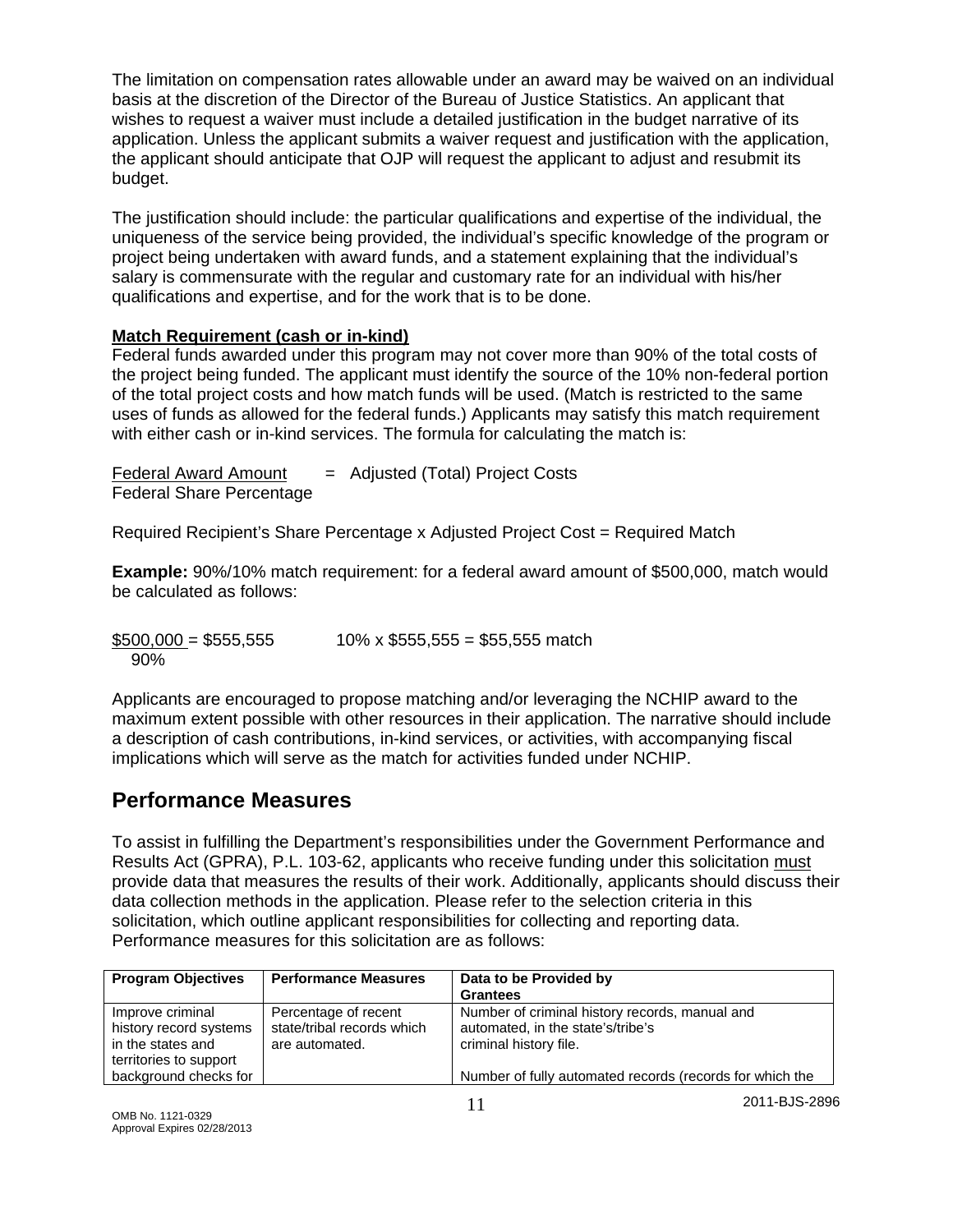| the purposes of                                                                                                                                                 |                                                                                                                                | master name index and entire criminal history are                                                                                                                        |
|-----------------------------------------------------------------------------------------------------------------------------------------------------------------|--------------------------------------------------------------------------------------------------------------------------------|--------------------------------------------------------------------------------------------------------------------------------------------------------------------------|
| identifying ineligible<br>firearms purchasers,<br>as well as persons<br>ineligible to hold<br>positions involving<br>children, the elderly, or<br>the disabled. |                                                                                                                                | automated) in the state's/tribe's criminal history database.                                                                                                             |
|                                                                                                                                                                 | Percentage of records<br>accessible through<br>Interstate Identification                                                       | Number of records available through the Interstate<br>Identification Index (III) System (including arrests and case<br>outcomes).                                        |
|                                                                                                                                                                 | Index (III).                                                                                                                   | Number of arrests reported to the repository by mail, fax,<br>electronic, and other means of submission; of these, the<br>number communicated by automated<br>interface. |
|                                                                                                                                                                 |                                                                                                                                | Number of court dispositions reported to the repository by<br>mail, fax, electronic, and other means of submission.                                                      |
|                                                                                                                                                                 | Percentage of applications<br>for firearms transfers                                                                           | Number of applications for firearms transfers.                                                                                                                           |
|                                                                                                                                                                 | rejected primarily for the<br>presence of a prior felony<br>conviction.                                                        | Number of applications for firearms transfers rejected for<br>the presence of a prior felony conviction or other<br>ineligibility factor.                                |
| Ensure that the<br>infrastructure is<br>developed to connect<br>each state's records<br>systems to national<br>records and, in turn, to                         | Number of states/tribes<br>participating in the FBI's<br>Integrated Automated<br>Fingerprint Identification<br>System (IAFIS). | Number of records submitted to the FBI's Integrated<br><b>Automated Fingerprint</b><br>Identification System (IAFIS).                                                    |
| connect each state's<br>background check<br>databases to one<br>another.                                                                                        | Number of states/tribes<br>participating in the FBI's<br>protection order file (POF).                                          | Number of records submitted to the FBI's protection order<br>file (POF).                                                                                                 |
|                                                                                                                                                                 | Number of states/tribes in<br>Interstate Identification<br>Index (III) System.                                                 | Number of records available through the Interstate<br>Identification Index (III)<br>System.                                                                              |

Submission of performance measures data is not required for the application. Instead, applicants should discuss in their application their proposed methods for collecting data for performance measures. Please refer to the section "What an Application Should Include" (page 15) for additional information.

**Note on project evaluations:** Applicants that propose to use funds awarded through this solicitation to conduct project evaluations should be aware that certain project evaluations (such as systematic investigations designed to develop or contribute to generalizable knowledge) may constitute "research" for purposes of applicable DOJ human subjects protections. However, project evaluations that are intended only to generate internal improvements to a program or service, or are conducted only to meet OJP's performance measure data reporting requirements likely do not constitute "research." Applicants should provide sufficient information for OJP to determine whether the particular project they propose would either intentionally or unintentionally collect and/or use information in such a way that it meets the DOJ regulatory definition of research.

Research, for the purposes of human subjects protections for OJP-funded programs, is defined as, "a systematic investigation, including research development, testing, and evaluation,

2011-BJS-2896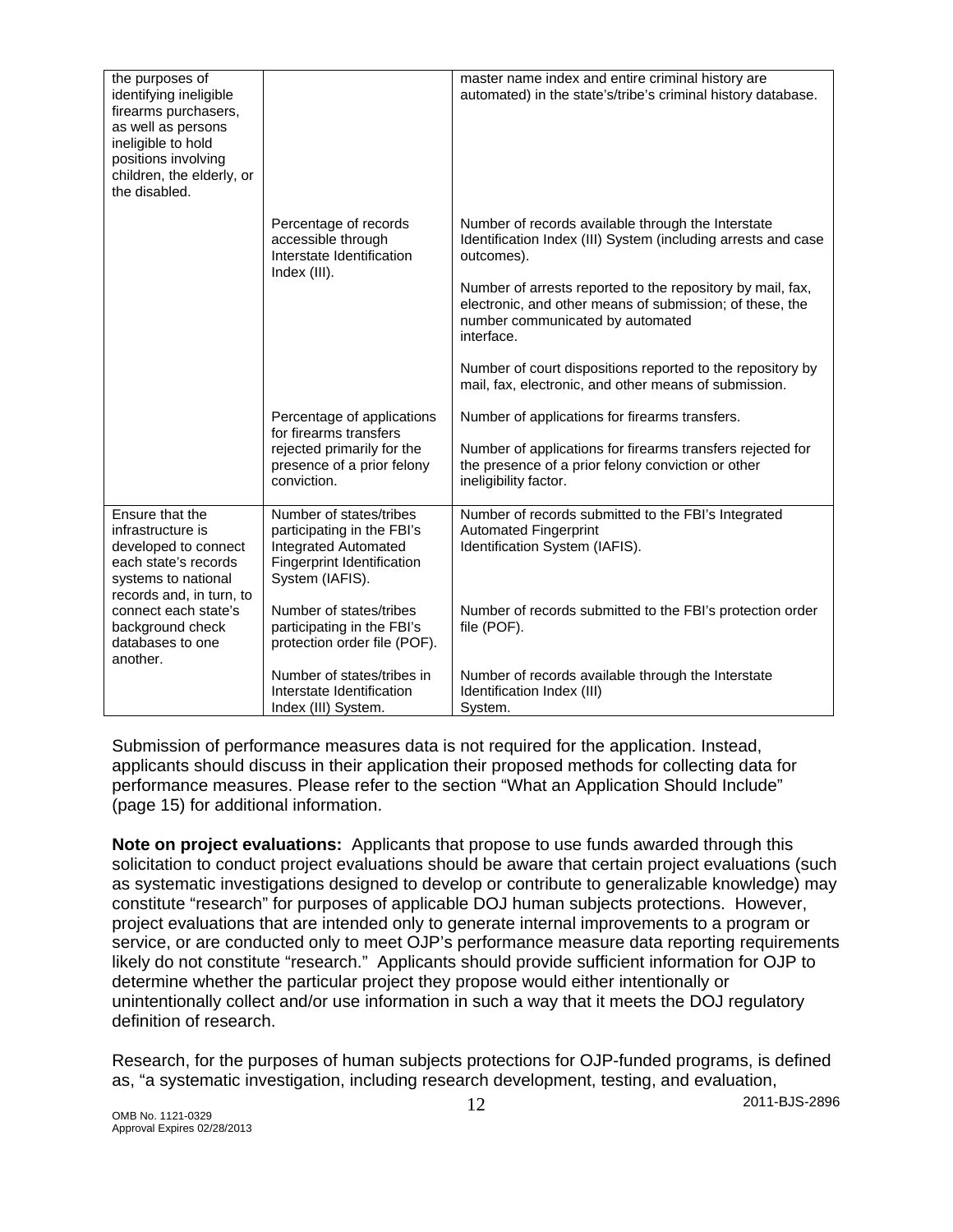designed to develop or contribute to generalizable knowledge." 28 C.F.R. § 46.102(d). For additional information on determining whether a proposed activity would constitute research, see the decision tree to assist applicants on the "Research and the Protection of Human Subjects" section [of the OJP "Other R](https://www.fsrs.gov/)equirements for OJP Applications" Web page (www.ojp.usdoj.gov/funding/other\_requirements.htm). Applicants whose proposals may involve a research or statistical component also should review the "Confidentiality" section on that Web page.

# **Notice of New Post-Award Reporting Requirements**

Applicants should anticipate that all recipients (other than individuals) of awards of \$25,000 or more under this solicitation, consistent with the Federal Funding Accountability and Transparency Act of 2006 (FFATA), will be required to report award information on any first-tier subawards totaling \$25,000 or more, and, in certain cases, to report information on the names and total [compensation of](http://www.grants.gov/) the five most highly compensated executives of the recipient and first-tier subrecipients. Each applicant entity must ensure that it has the necessary processes and systems in place to comply with the reporting requirements should it receive funding. Reports regarding subawards will be made through the FFATA Subaward Reporting System (FSRS), found at www.fsrs.gov.

Please note also that applicants should anticipate that no subaward of an award made under this solicitation may be made to a subrecipient (other than an individual) unless the potential subrecipient acquires and provides a Data Universal Numbering System (DUNS) number.

# **How to Apply**

Applications will be submitted through Grants.gov. Grants.gov is a "one-stop storefront" that provides a unified process for all customers of federal awards to find funding opportunities and apply for funding. Complete instructions on how to register and submit an application can be found at www.Grants.gov. If the applicant experiences technical difficulties at any point during this process, please call the Grants.gov Customer Support Hotline at **800**-**518**-**4726**, 24 hours a day, 7 days a week, except federal holidays. Registering with Grants.gov is a one-time process; however, **processing delays may occur, and it can take up to several weeks** for first-time registrants to receive confirmation and a user password. OJP highly recommends that applicants start t[he registration](http://www.dnb.com/) process as early as possible to prevent delays in submitting an application package by the specified application deadline.

All applicants are required to complete the following steps:

1. **Acquire a Data Universal Numbering System (DUNS) number.** A DUNS number is required for Grants.gov registration**.** In general, the Office of Management and Budget requires that all applicants (other than individuals) for federal funds include a DUNS number in their applications for a new award or renewal of an existing award. A DUNS number is a unique nine-digit sequence recognized as the universal standard for identifying and keeping track of entities receiving federal funds. The identifier is used for tracking purposes and to validate address and point of contact information for federal assistance applicants, recipients, and subrecipients. The DUNS nu[mber will be u](http://www.ccr.gov/)sed throughout the grant life cycle. Obtaining a DUNS number is a free, one-time activity. Obtain a DUNS number by calling Dun and Bradstreet at 866-705-5711 or by applying online at www.dnb.com. Individuals are exempt from this requirement.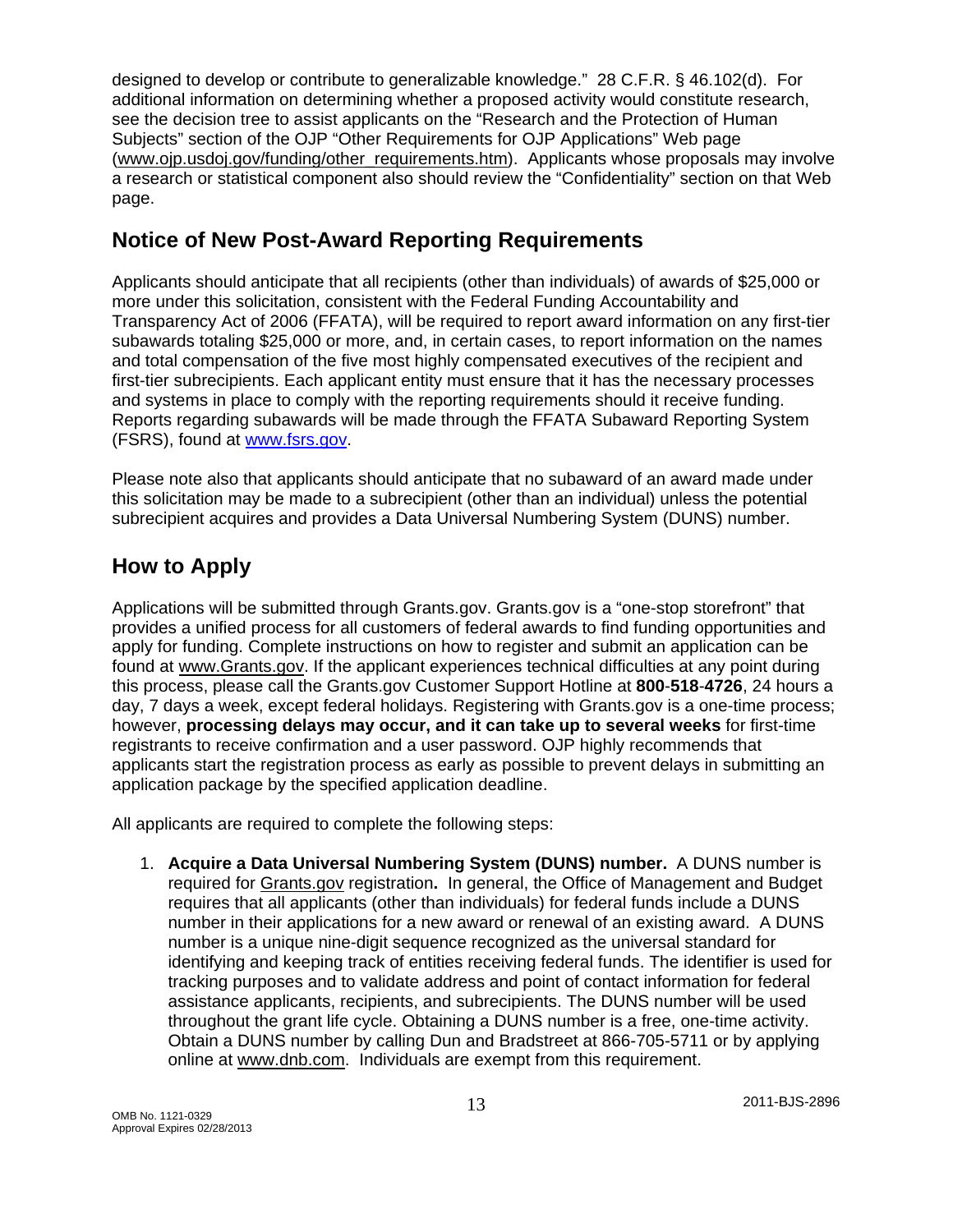2. **Acquire or renew registration with the Central Contractor Registration (CCR) database.** OJP requires that all applicants (other than individuals) for federal financial assistance maintain current registrations in the Central Contractor Registration (CCR) database. An applicant must be registered in the CCR to successfully register in Grants.gov. The CCR database is the repository for standard information about federal financial assistance applicants, recipients, and subrecipients. Organizations that have

previously submitted applications via Grants.gov are already registered with CCR, as it is a requirement for Grants.gov registration. Please note, however, that applicants must **update or renew their CCR registration annually** to maintain an active status. Information about CCR registration procedures can be accessed at www.ccr.gov.

- 3. **Acquire an Authorized Organization Representative (AOR) and a Grants.gov username and password**. Complete the AOR profile on Grants.gov and create a username and password. The applicant organization's DUNS Number must be used to complete this step. For more information about the registration process, go to www.grants.gov/applicants/get\_registered.jsp.
- 4. **Acquire confirmation for the AOR from the E-Business Point of Contact (E-Biz POC).** The E-Biz POC at the applicant organization must log into Grants.gov to confirm the applicant organization's AOR. Please note that there can be more than one AOR for the organization.
- 5. **Search for the funding opportunity on Grants.gov.** Please use the following identifying information when searching for the funding opportunity on Grants.gov. The Catalog of Federal Domestic Assistance (CFDA) number for this solicitation is CFDA 16.554, titled "National Criminal History Improvement Program "(NCHIP) and the funding opportunity number is 2011-BJS-2896.
- 6. **Submit an application consistent with this solicitation by following the directions in Grants.gov.** Within 24–48 hours after submitting the electronic application, the applicant should receive an e-mail validation message from Grants.gov. The validation message will state whether the application has been received and validated, or rejected, with an explanation. **Important:** Applicants are urged to submit applications **at least 72 hours prior** to the due date of the application to allow time to receive the validation message and to correct any problems that may have caused a rejection notification.

## **Note: Grants.gov will forward the application to OJP's Grants Management System (GMS). GMS does not accept executable file types as application attachments**. These

disallowed file types include, but are not limited to, the following extensions: ".com," ".bat," ".exe," ".vbs," ".cfg," ".dat," ".db," ".dbf," ".dll," ".ini," ".log," ".ora," ".sys," and ".zip."

### **Experiencing Unforeseen Grants.gov Technical Issues**

If an applicant experiences unforeseen Grants.gov technical issues beyond the applicant's control that prevent submission of its application by the deadline, the applicant must contact BJS staff **within 24 hours after the deadline** and request approval to submit its application. At that time, BJS staff will instruct the applicant to submit specific information detailing the technical difficulties. The applicant must e-mail: a description of the technical difficulties, a timeline of submission efforts, [the complete grant application, the applicant](http://www.ojp.gov/funding/solicitations.htm) DUNS number, and Grants.gov Help Desk tracking number(s) received. After the program office reviews all of the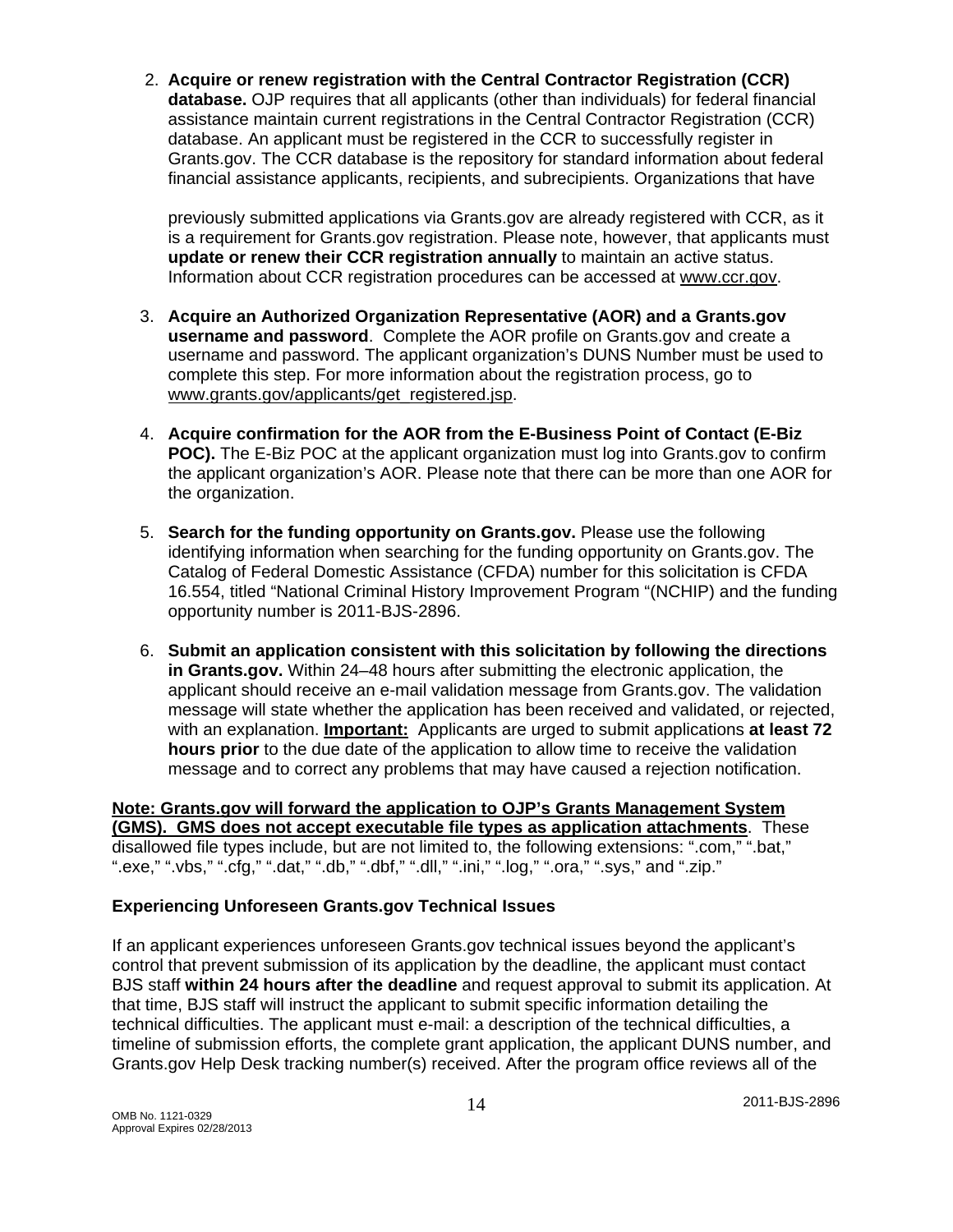information submitted, and contacts the Grants.gov Help Desk to validate the technical issues reported, OJP will contact the applicant to either approve or deny the request to submit a late application. If the technical issues reported cannot be validated, the application will be rejected as untimely.

To ensure a fair competition for limited discretionary funds, the following conditions are not valid reasons to permit late submissions: (1) failure to begin the registration process in sufficient time, (2) failure to follow Grants.gov instructions on how to register and apply as posted on its Web site, (3) failure to follow all of the instructions in the OJP solicitation, and (4) technical issues experienced with the applicant's computer or information technology (IT) environment.

Notifications regarding known technical problems with Grants.gov, if any, are posted at the top of the OJP funding Web page, www.ojp.usdoj.gov/funding/solicitations.htm.

# **What an Application Should Include**

This section describes what an application should include and sets out a number of elements. Applicants should anticipate that failure to submit an application that contains all of the specified elements may negatively affect the review of the application; and, should a decision be made to make an award, it may result in the inclusion of special conditions that preclude access to, or use of, award funds pending satisfaction of the conditions.

Moreover, applicants should anticipate that some application elements are so critical that applications unresponsive to the scope of the solicitation or that do not include a program narrative, budget detail worksheet including a budget narrative, key staff information, privacy certificate, and human subject's protection certificate of compliance and will neither proceed to peer review nor receive further consideration.

OJP strongly recommends use of appropriately descriptive file names (e.g., "Program Narrative," "Budget and Budget Narrative," "Timelines," "Memorandum of Understanding," "Resumes") for all required attachments. Where resumes are required, OJP recommends that all resumes be included in a single file.

Applicants must submit the following:

**Application for Federal Assistance (SF 424**). The SF 424 is a standard form used by most federal agencies. It contains 18 items that are to be completed online in the Overview, Application Information, and Project Information sections of the OJP GMS.

### **Program Narrative (Attachment #1)**

The program narrative should include the following four sections:

#### **Section 1: Background and identification of needs**

Accomplishments. Applicants must provide a detailed summary of the major accomplishments achieved with funding under NCHIP. This section should describe, in quantifiable terms if possible, results achieved and advances made since the inception of NCHIP. Accomplishments can be grouped in blocks of years (e.g. 1995-1999; 2000- 2005; 2006 – present). Specifically address accomplishments relating to participation in each of the national databases and initiatives (i.e., III, NICS, NCIC Protection Order File,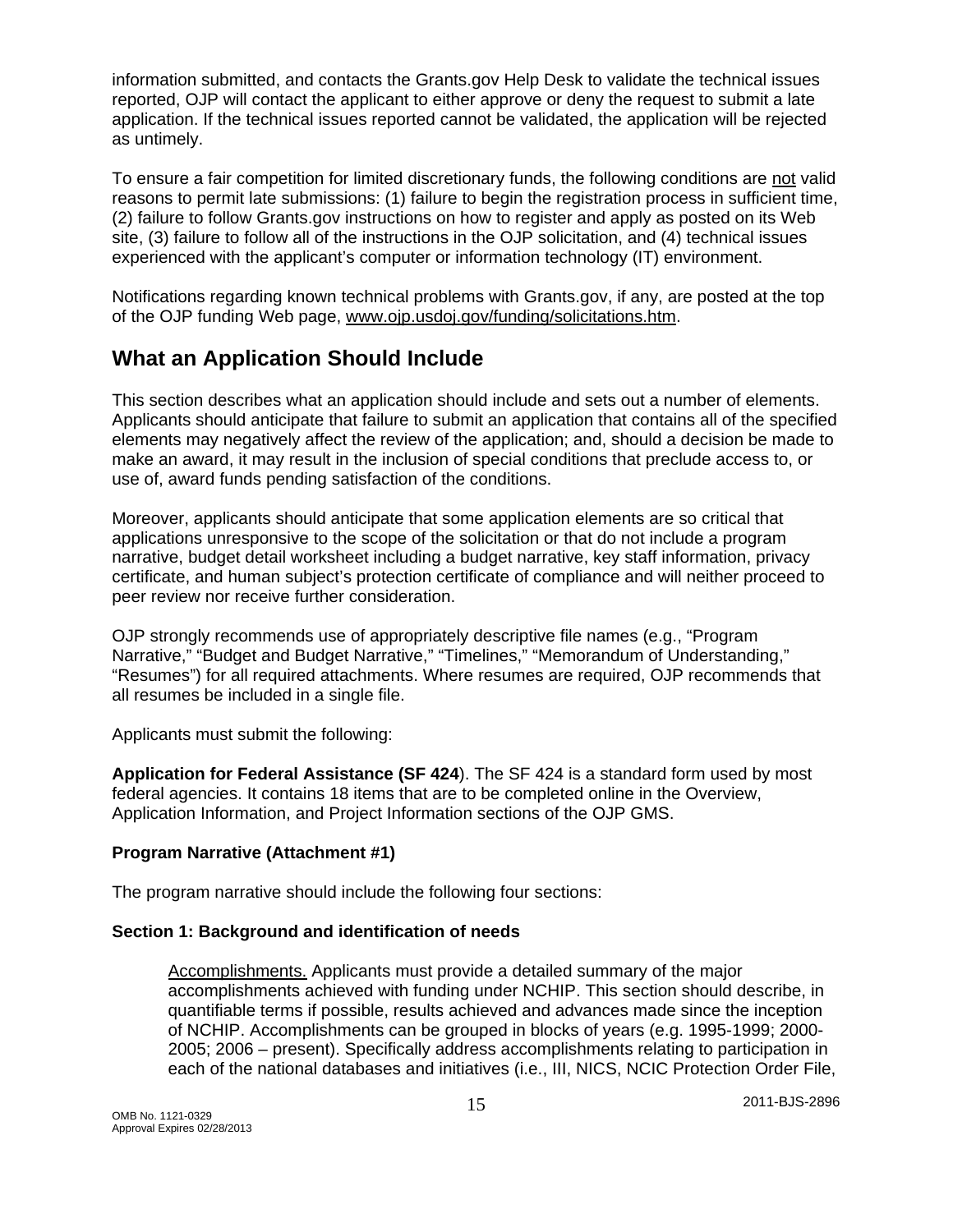National Sex Offender Registry, IAFIS, mental health records, and livescan/AFIS capability). Where relevant, reference should be made to surveys and data quality audits.

Progress on record improvement goals. This section should include a short update of current efforts relating to improvement of criminal history records, protection order data, or sex offender registries (including efforts supported under OJP and other federal or state funded programs) and should discuss any evaluative efforts undertaken to identify the key areas of weakness in the state's criminal record system since submission of previous NCHIP applications. Tribal applicants should discuss progress related to record automation and improvement funded by other federal sources that are applicable to the above areas.

**Current status in specific subject areas.** Please describe the status of the applicant's participation in each of the following subject areas in your application and include current number of records in each system, where applicable.

- Mental health records availability. All applicants should indicate whether their mental health records are checked, either by the state POC or the FBI, during a NICS check. Where mental health records are accessible, please include the number of records currently available and any plans to improve availability. If mental health records are not currently accessible at the time of a background check, please describe factors which limit or prohibit exchange of mental health records.
- Protection order files. All applicants should indicate whether they submit information for inclusion in the FBI's NCIC Protection Order file. Applicants that submit protection orders should indicate the number of active protection orders provided to the FBI. Applicants that do not submit protection orders should describe the prohibiting factors and any plans to overcome them.
- Sex offender registry. All applicants should discuss the extent to which the applicant provides information to the FBI's NCIC Convicted Sexual Offender Registry file, including the current number of records available through NCIC.
- NICS Index. All applications should discuss the extent to which the applicant provides information to the FBI's NICS Index. Applicants that do not submit information to this file should describe the prohibiting factors and any plans to overcome them.
- NICS inquiries. The application must also discuss the extent to which dispositions requested in connection with a NICS inquiry have not been provided within the required time frame and must identify any problems that are delaying instant responses to NICS inquiries and identify proposed solutions to these problems. Particular attention should be directed at needs of courts in connection with capture of disposition data.

#### **Section 2: Description of tasks to be funded under NCHIP**

Please describe the activities to be conducted with NCHIP funds over the project period and specifically address each of the priority areas (identified under Priority areas for grant funding). **Dollar amounts should be included for each funded task.**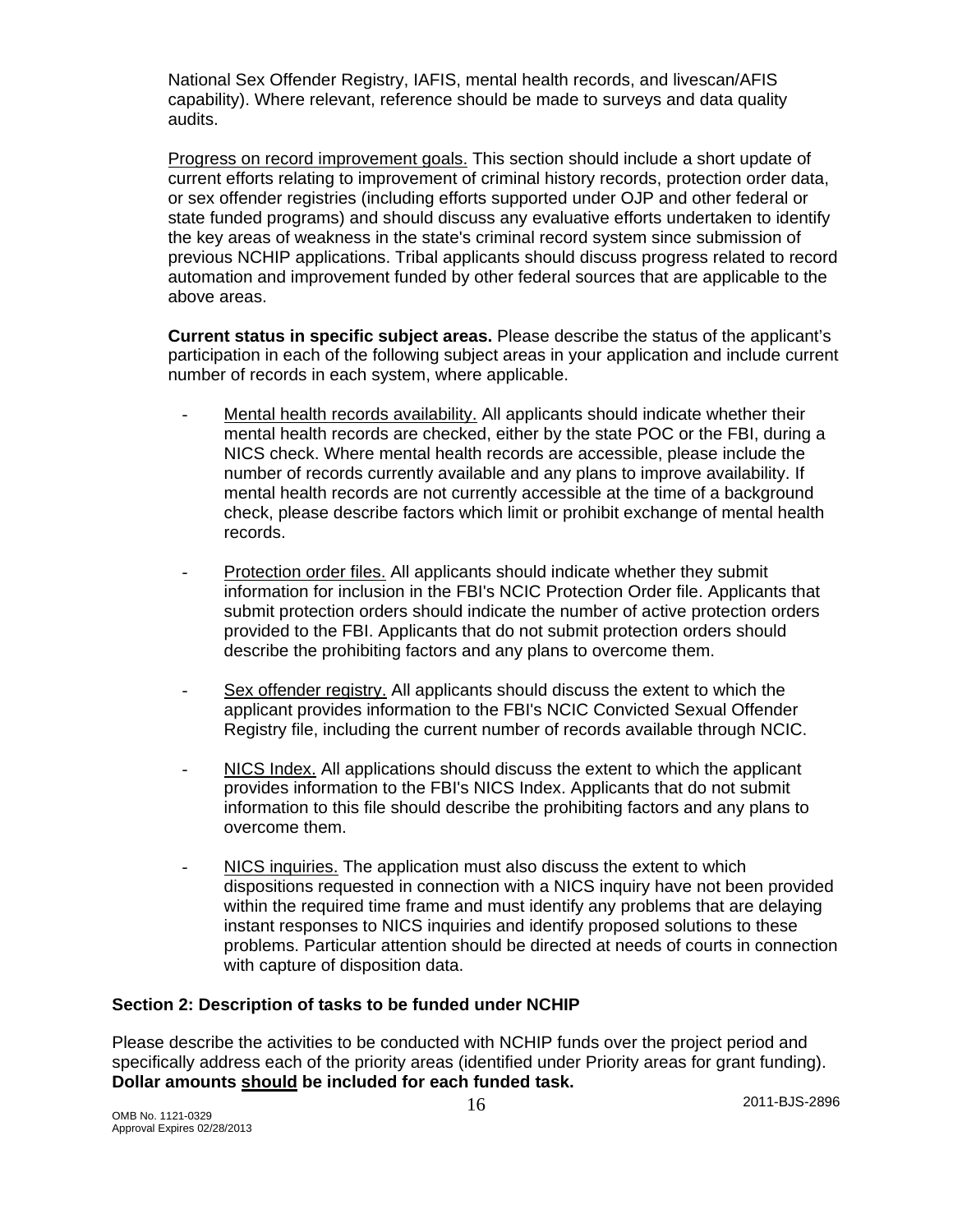- Courts. In recognition of the importance of court reporting to the development of complete and accurate criminal records, all applications should describe tasks and indicate the level of funds that will be made directly available to the courts. **Where no funds are provided for court-directed disposition reporting activities, a certification by the appropriate state or tribal court official declining participation must be included with this section.**
- Unexpended funds. The application should describe the specific reasons that previously awarded NCHIP funds remain unexpended (if applicable) and include the current unexpended balance.
- Compatibility with other systems. The application should describe the extent to which proposed activities are compatible with NIBRS, NCIC, NICS, IAFIS, and other applicable statewide or regional criminal justice information sharing standards or plans, including state anti-terrorism plans.

#### **Section 3: Coordination**

The administering NCHIP agency should coordinate efforts with relevant emergency management task forces and agencies to ensure that records development activities are compatible with security measures for preventing acts of terrorism.

To encourage coordination and information sharing among criminal justice systems, all OJP awards that support information technology development are subject to a special condition requiring that a description of the project be submitted to the state Information Technology POC, if one has been designated. A copy of the correspondence can be submitted as part of Other Attachments (see below) or sent directly to BJS prior to fund drawdown.

There is no requirement that the point of contact concur with the information technology project. The intent of this condition is to facilitate communication within the state.

Tribal applicants should provide documentation that activities proposed for funding will be coordinated with a tribal consortia, state, or directly with the FBI.

#### **Section 4: Plan for Collecting the Data Required for this Solicitation's Performance Measures**

Submissio[n of performance measures data is not require](http://www.ojp.gov/funding/forms/budget_detail.pdf)d for the application. Performance measures are included as an alert that successful applicants will be required to submit specific data to BJS as part of their reporting requirements. For the application, the applicant should indicate an understanding of these requirements and discuss how the applicant will gather the required data, should the applicant receive fundin[g.](http://www.ojp.usdoj.gov/financialguide/index.htm) 

#### **Budget Detail Worksheet and Budget Narrative (Attachment #2)**

#### **1. Budget Detail Worksheet and Budget Narrative**

**a. Budget Detail Worksheet**  A sample Budget Detail Worksheet can be found at www.ojp.gov/funding/forms/budget\_detail.pdf. If the budget is submitted in a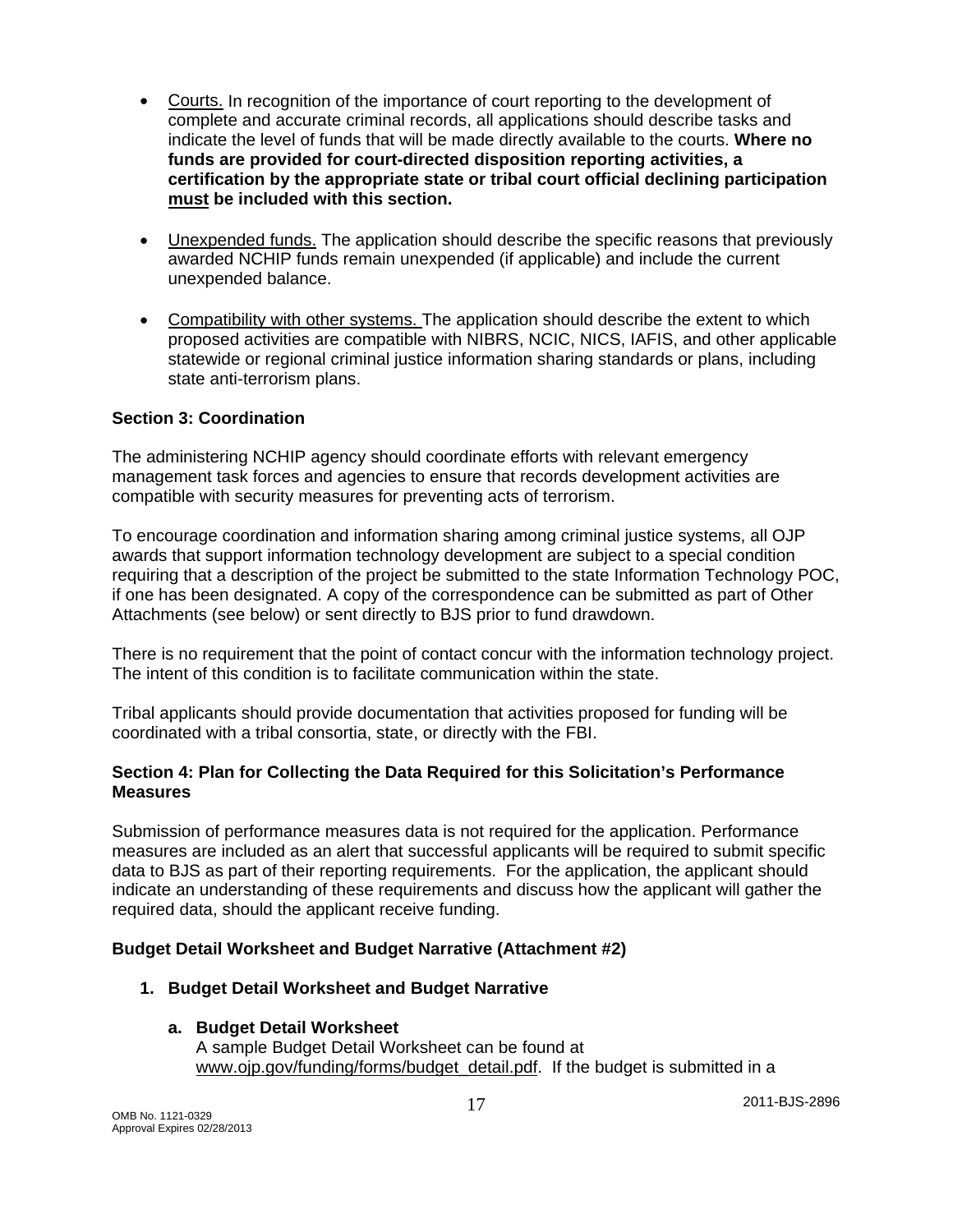different format, the budget categories listed in the sample budget worksheet should be included.

For questions pertaining to budget and examples of allowable and unallowable costs, please see the OJP Financial Guide at www.ojp.usdoj.gov/financialguide/index.htm*.* 

#### **b. Budget Narrative**

The Budget Narrative should thoroughly and clearly describe every category of expense listed in the Budget Detail Worksheet. The narrative should be mathematically sound and correspond with the information and figures provided in the Budget Detail Worksheet. The narrative should explain how all costs were estimated and calculated and how they are relevant to the completion of the proposed project. The narrative may include tables for clarification purposes but need not be in a spreadsheet format. As with the Budget Detail Worksheet, the Budget Narrative should be broken down by year.

**2. Match.** There is a 10% cash or in-kind match requirement in connection with the FY 2011 NCHIP program. The narrative should include a description of cash contributions, in-kind services, or activities (with accompanying fiscal implications) that will serve as the match for activities funded under NCHIP. BJS will consider all documented efforts underway in the jurisdiction which are designed to contribute to, or meet, NCHIP program goals to be allowable in support of the 10% match requirement. BJS will work with applicants to ensure that they properly identify and quantify all records improvement activities being undertaken within the jurisdiction so as to include, where appropriate[, these improvement efforts within the match definition.](http://www.ojp.usdoj.gov/financialguide/part3/part3chap17.htm) 

### **3. Indirect Cost Rate Agreement** (if applicable)

Indirect costs are allowed only if the applicant has a federally approved indirect cost rate. (This requirement does not apply to units of local government.) A copy of the rate approval should be attached. If the applicant does not have an approved rate, one can be requested by contacting the applicant's cognizant federal agency, which will review all documentation and approve a rate for the applicant organization or, if the applicant's accounting system permits, costs may be allocated in the direct cost categories. If DOJ is the cognizant federal agency, obtain information needed to submit an indirect cost rate proposal at www.ojp.usdoj.gov/financialguide/part3/part3chap17.htm.

### **4. Tribal Authorizing Resolution (if applicable)**

If an application is being submitted by either (1) a tribe or tribal organization or (2) a third party proposing to provide direct services or assistance to residents on tribal lands, then a current authorizing resolution of the governing body of the tribal entity or other enactment of the tribal council or comparable governing body authorizing the inclusion of the tribe or tribal organization and its membership should be included with the application. In those instances when an organization or consortium of tribes proposes to apply for a grant on behalf of a tribe or multiple specific tribes, then the application should include a resolution from all tribes that will be included as a part of the services/assistance provided under the grant. A consortium of tribes for which existing consortium bylaws allow action without support from all tribes in the consortium (i.e., without authorizing resolution or other enactment of each tribal governing body) may submit a copy of its consortium bylaws with the application in lieu of tribal resolutions.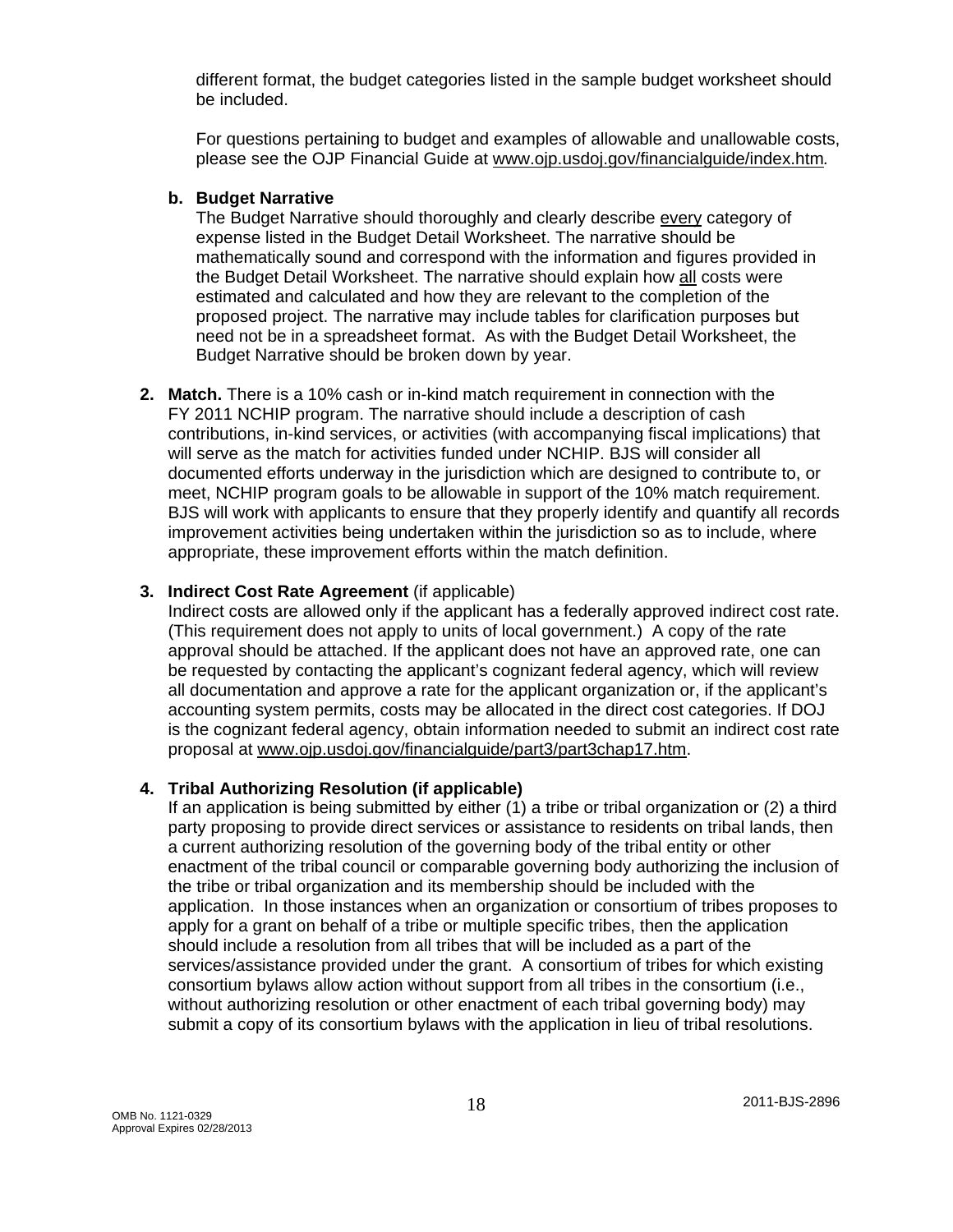### **5. Additional Attachments**

The following documents are required and should be submitted as attachments:

- letter of support/commitment from the courts (particularly if no funds are going to the courts);
- letter to the state Information Technology POC describing the current application request, as referenced above;
- as required by CITA, t[he authorizing legislation for the NCHIP](http://www.ojp.usdoj.gov/funding/forms.htm) program, a statement certifying that (1) the state/territory/tribe is either currently participating in the Interstate Identification Index (III) or actively working toward such membership, and (2) has initiated, or will initiate, a comprehensive strategy for statewide or tribe-wide information sharing that emphasizes the integration of all criminal justice system components, including l[aw enforcement, courts, prosecution, corrections, and probation a](http://www.ojp.usdoj.gov/funding/forms/certifications.pdf)nd parole; and
- a 1-year pr[oject timeline outlining each activ](http://www.ojp.usdoj.gov/funding/forms/disclosure.pdf)ity, completion time, and responsible party.

### **6. Other Standard Forms**

Additional forms that may be required in connection with an award are available on OJP's funding page at www.ojp.usdoj.gov/funding/forms.htm. For successful applicants, receipt of f[unds may be contingent upon submission of all necessary f](http://www.ojp.usdoj.gov/funding/forms/financial_capability.pdf)orms. Please note in particular the following forms.

- a. Certifications Regarding Lobbying; Debarment, Suspension and Other Responsibility Matters; and Drug-Free Workplace Requirements (required to [be submitted in GMS](http://www.ojp.usdoj.gov/funding/forms/std_assurances.pdf) prior to the receipt of any award funds)
- b. Disclosure of Lobbying Activities (required for any applicant that expends any funds for lobbying activities; this form must be downloaded, completed, and then uploaded)
- c. Accounting System and Financial Capability Questionnaire (required for any applicant other than an individual that is a non-governmental entity and that has not received any award from OJP within the past 3 years; this form must be downloaded, completed, and then uploaded)
- d. Standard Assurances (required to be submitted in GMS prior to the receipt of any award funds)

# **Selection Criteria**

All applications must be responsive to this Program Announcement. Applicants are strongly encouraged to review the evaluation criteria BJS will use in making funding decisions before deciding whether to submit an application for this competitive solicitation. Applicants should understand that applications must respond to priorities identified and that full funding may not be possible for all proposed activities. **For FY 2011, NCHIP grants will be made on a competitive basis. Completeness of the application, in terms of all required information, will be a key consideration for BJS.** Awards will also be based on the following review criteria: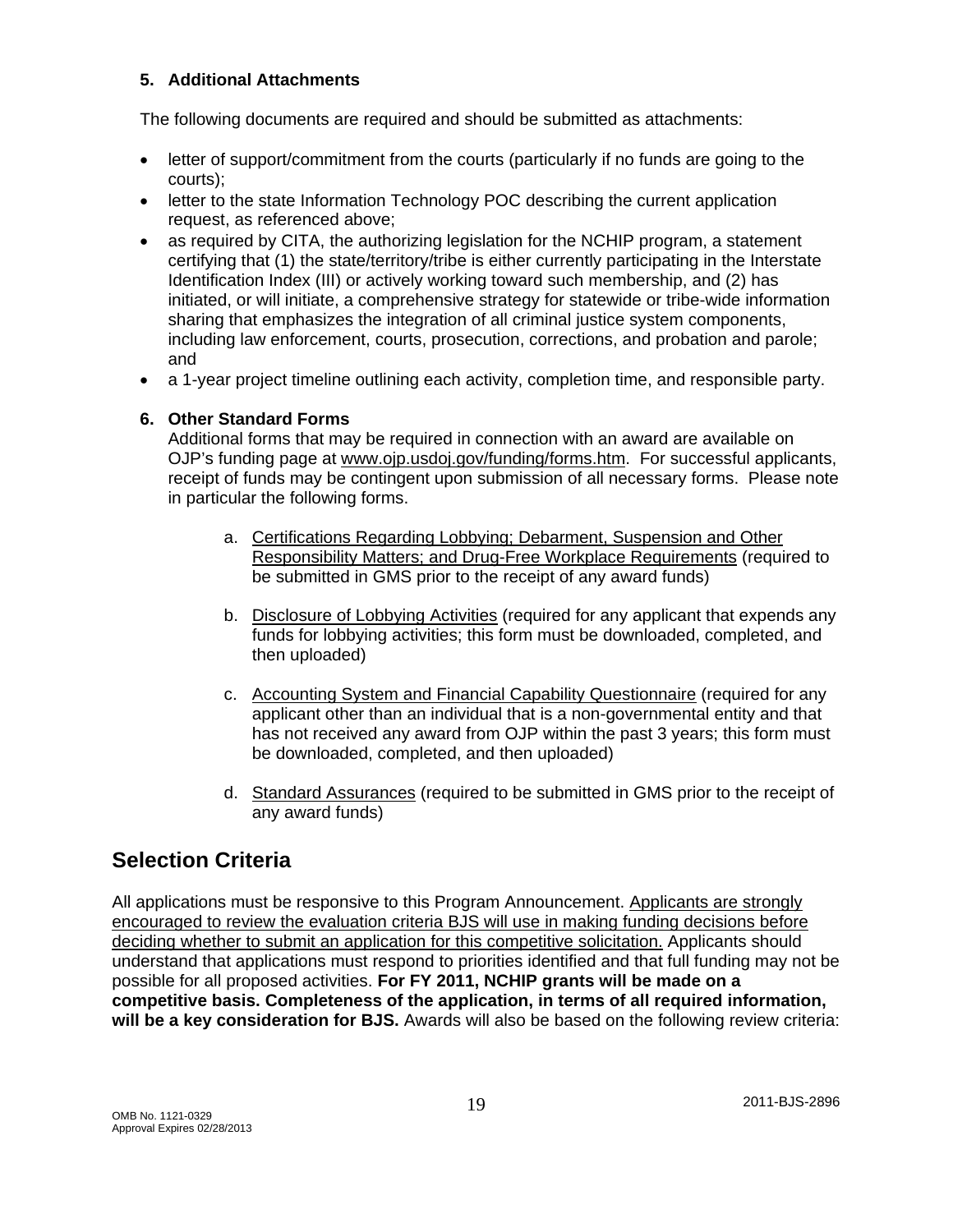### **(1) Statement of the Problem as Described in the Program Narrative (25%)**

• the application proposes to directly address one or more of the priorities identified.

### **(2) Project/Program Design and Implementation (20%)**

- the extent to which the application recognizes the role of the courts in ensuring complete records.
- the extent to which the proposal appears reasonable in light of the applicant's current level of system development and statutory framework.
- the technical feasibility of the proposal.

### **(3) Capabilities/Competencies (30%)**

- evidence of applicant's progress in record quality improvement efforts.
- the extent to which the applicant has fulfilled goals of previous NCHIP awards (or related criminal record improvement awards), including consideration of the total funds already awarded and expended funds from previous awards.
- the applicant's commitment to the national record system as evidenced by membership in III and participation in the FBI's NFF, and the current status of development of its criminal records.

## **(4) Budget (15%)**

- the reasonableness of the budget, including the nature of the proposed expenditures and their relation to the priorities identified herein.
- the extent to which the applicant proposes to match and/or leverage the NCHIP award with other resources.

### **(5) Impact/Outcomes and Evaluation (10%)**

• the extent to which proposed project(s), by virtue of the applicant's record numbers, levels of technical development, or operating procedures, will have a significant impact on availability of records throughout the national system.

# **Review Process**

OJP is committed to ensuring a fair and open process for awarding grants. The Bureau of Justice Statistics reviews the application to make sure that the information presented is reasonable, understandable, measurable, and achievable, as well as consistent with the solicitation.

Peer reviewers will review the applications submitted under this solicitation that meet basic minimum requirements. The Bureau of Justice Statistics may use either internal peer reviewers, external peer reviewers, or a combination to review the applications under this solicitation. An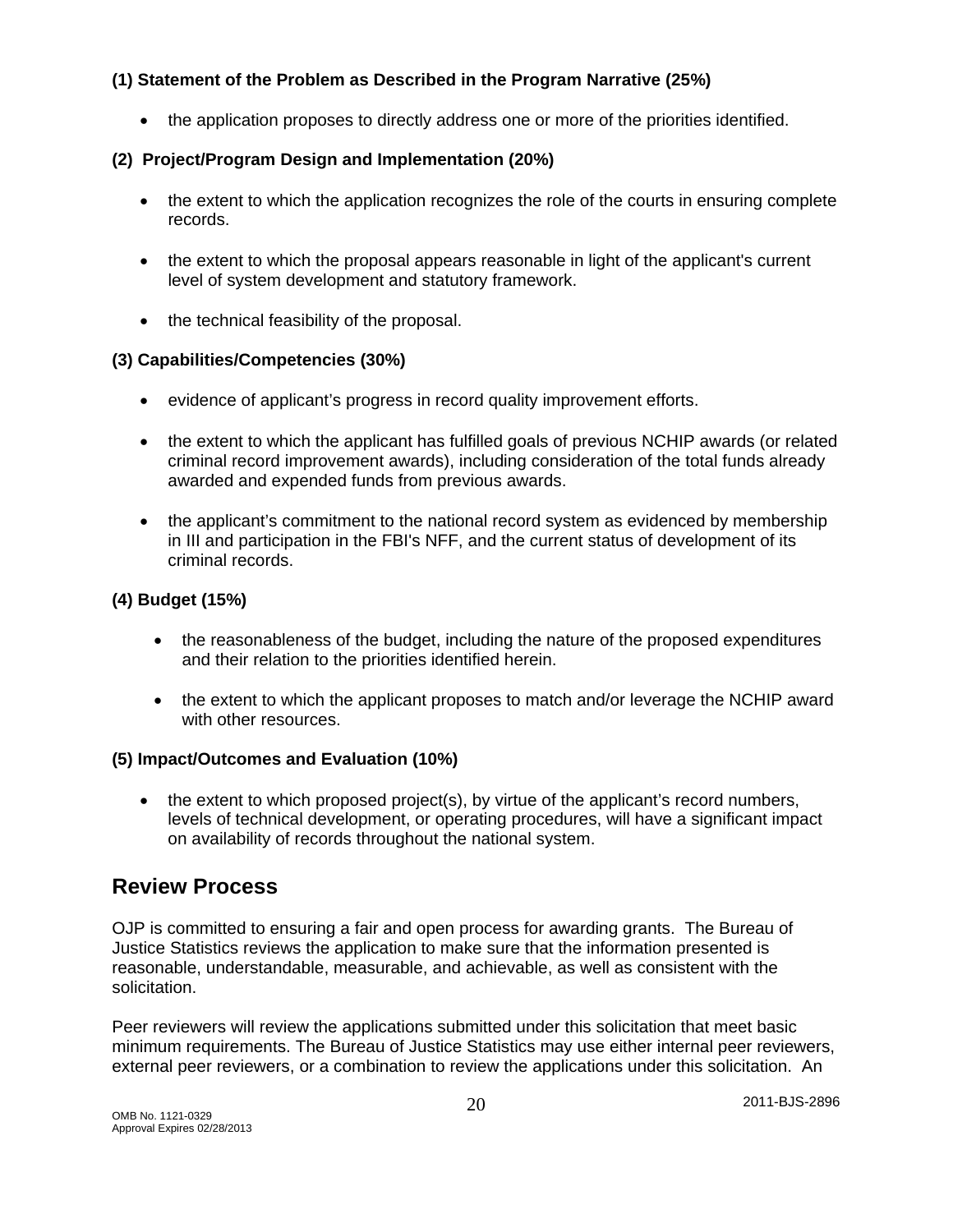external peer reviewer is an expert in the field of the subject matter of a given solicitation who is NOT a current U.S. Department of Justice employee. An internal reviewer is a current U.S. Department of Justice employee who is well-versed or has expertise in the subject matter of this solicitation. Eligible applications will be evaluated, scored, and rated by a peer review panel. Peer reviewers' ratings and any resulting recommendations are advisory only. In addition to peer review ratings, considerations for award recommendations and decisions may include, but are not limited to, underserved populations, geographic diversity, strategic priorities, past performance, and available funding.

The Office of the Chief Financial Officer (OCFO), in consultation with BJS, conducts a financial review of applications for potential discretionary awards to evaluate the fiscal integrity and financial capability of applicants; examines proposed costs to determine if the Budget Detail

Worksheet and Budget Narrative accurately explain project costs; and determines whether costs are re[asonable, necessary, and allowable under applicable fede](http://www.ojp.usdoj.gov/funding/other_requirements.htm)ral cost principles and agency regulations.

All final grant award decisions will be made by the Director of the Bureau of Justice Statistics, who may also give consideration to factors including, but not limited to, underserved populations, geographic diversity, strategic priorities, past performance, and available funding when making awards.

# **Additional Requirements**

Applicants selected for award must agree to comply with additional legal requirements upon acceptance of award. We strongly encourage you to review the information pertaining to these additional requirements prior to submitting your application. Additional information for each can be found at www.ojp.usdoj.gov/funding/other\_requirements.htm.

- Civil Rights Compliance
- Faith-Based and Other Community Organizations
- Confidentiality
- Research and the Protection of Human Subjects
- Anti-Lobbying Act
- Financial and Government Audit Requireme[nts](http://www.ojp.usdoj.gov/financialguide/index.htm)
- National Environmental Policy Act (NEPA)
- DOJ Information Technology Standards (if applicable)
- Single Point of Contact Review
- Non-Supplanting of State or Local Funds
- Criminal Penalty for False Statements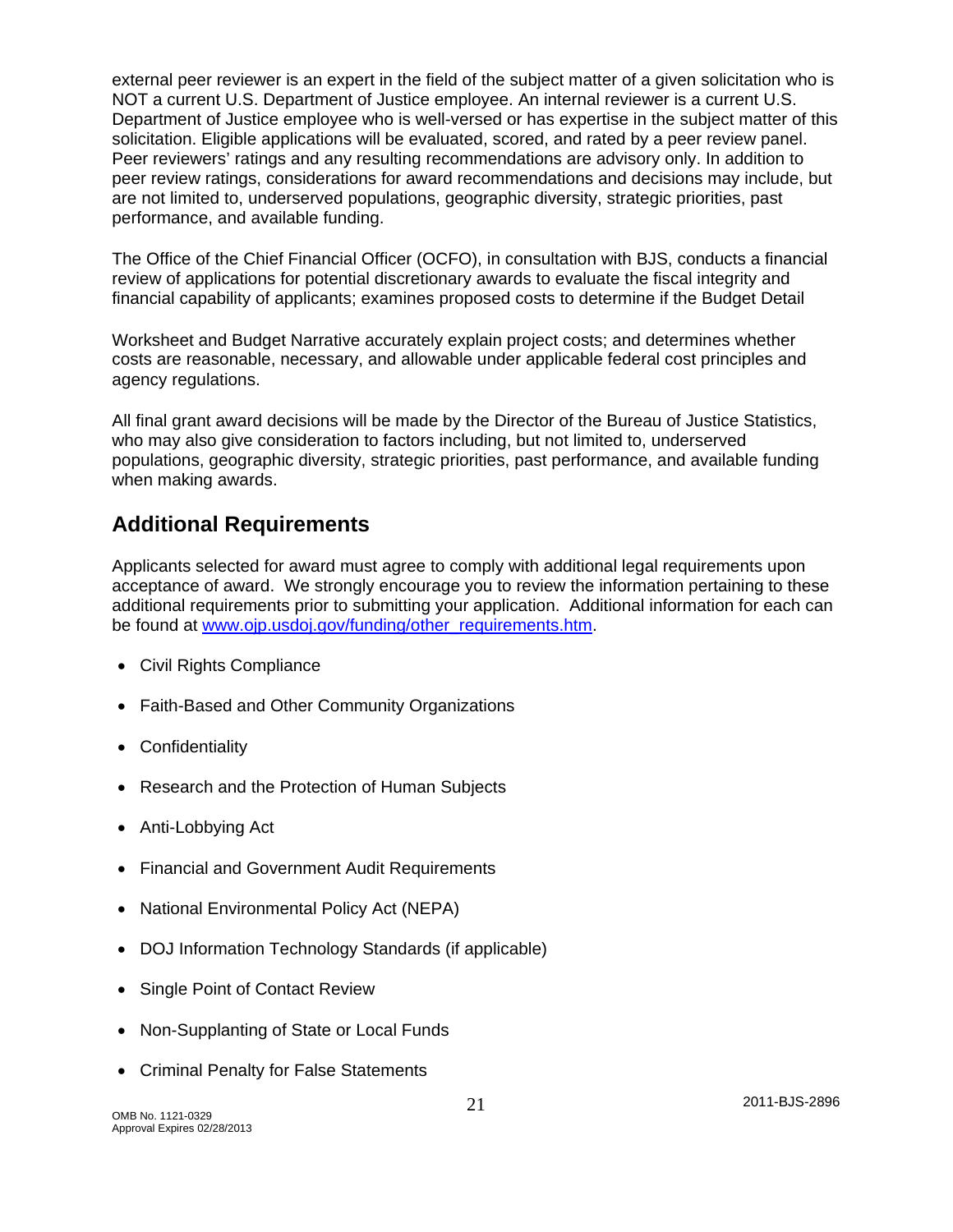- Compliance with Office of Justice Programs Financial Guide
- Suspension or Termination of Funding
- Non-Profit Organizations
- For-Profit Organizations
- Government Performance and Results Act (GPRA)
- Rights in Intellectual Property
- Federal Funding Accountability and Transparency Act (FFATA) of 2006
- Awards in excess of \$5,000,000 Federal Taxes Certification Requirement
- Active CCR Registration